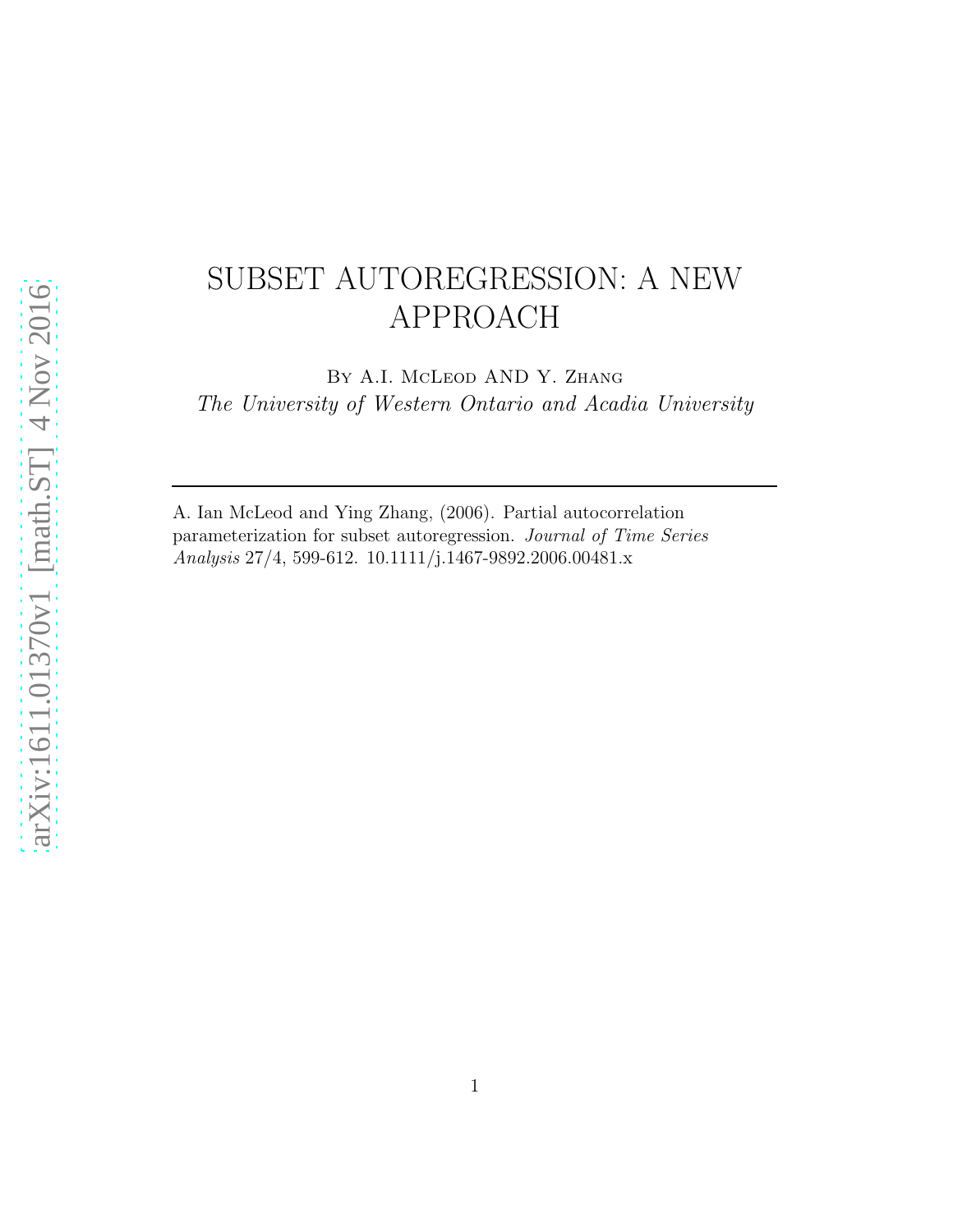Abstract. A new version of the partial autocorrelation plot and a new family of subset autoregressive models are introduced. A comprehensive approach to model identification, estimation and diagnostic checking is developed for these models. These models are better suited to efficient model building of high-order autoregressions with long time series. Several illustrative examples are given.

Keywords. AR model identification and diagnostic checks; forecasting; long time series; monthly sunspot series; partial autocorrelation plot; seasonal or periodic time series.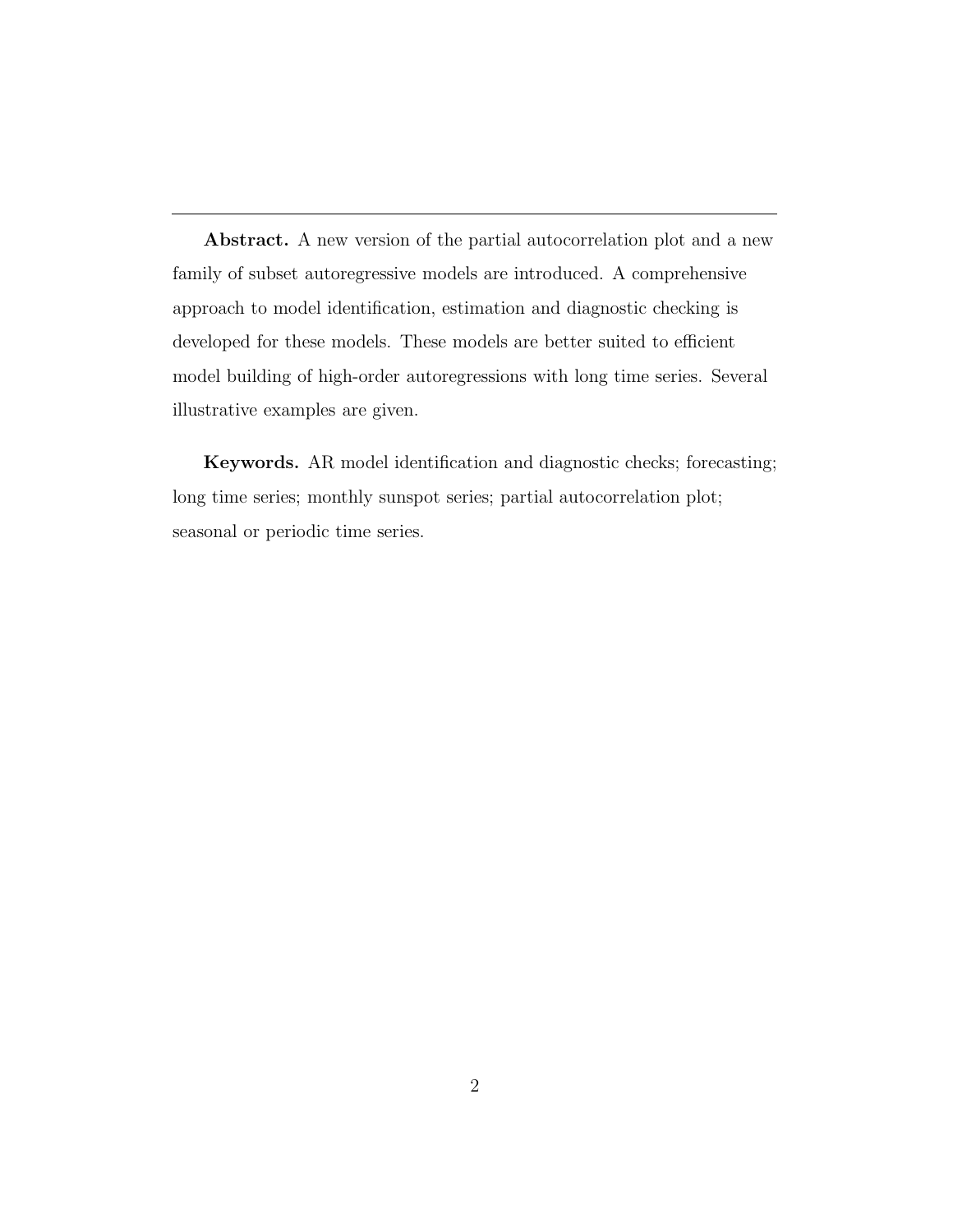## 1. INTRODUCTION

The AR(p) model with mean  $\mu$  may be written,  $\phi(B)(z_t - \mu) = a_t$ , where  $\phi(B) = 1 - \phi_1 B - \cdots + \phi_p B^p$ . B is the backshift operator on t and  $a_t, t = 1, \ldots, n$  are normal and independently distributed with mean zero and variance  $\sigma_a^2$ . The admissible region for stationary-causal autoregressive processes is defined by the region for which all roots of  $\phi(B) = 0$  lie outside the unit circle (Brockwell and Davis, 1991). The usual subset autoregressive model is obtained by constraining some of the  $\phi$ -parameters to zero. In this case we may write,  $\phi(B) = 1 - \phi_{i_1} B^{i_1} - \cdots \phi_{i_m} B^{i_m}$  where  $i_1 < \ldots < i_m$ . This model will be denoted by  $AR_{\phi}(i_1, \ldots, i_m)$ . Such subset autoregressive models are often used for modelling seasonal or periodic time series as well as for obtaining a more parsimonious representation of autoregressive models. McClave (1975) presented an algorithm using the Yule-Walker estimators which may be used to find the best model according to some criterion such as the AIC or BIC. However, as pointed out by Haggan and Oyetunji (1983), the algorithm given by McClave (1975) only finds the single best solution although in practice it is often desirable to examine a range of plausible models. The algorithm developed given by Haggan and Oyetunji (1983), utilizing least squares, is not as computationally efficient as that of McClave (1983) but it is easy find the best set of models. One drawback of this approach is that it is based on least squares. Least squares estimates may be preferable to Yule-Walker estimates due to their lower bias but least squares estimates may be inadmissible. Although an admissible model may not be needed for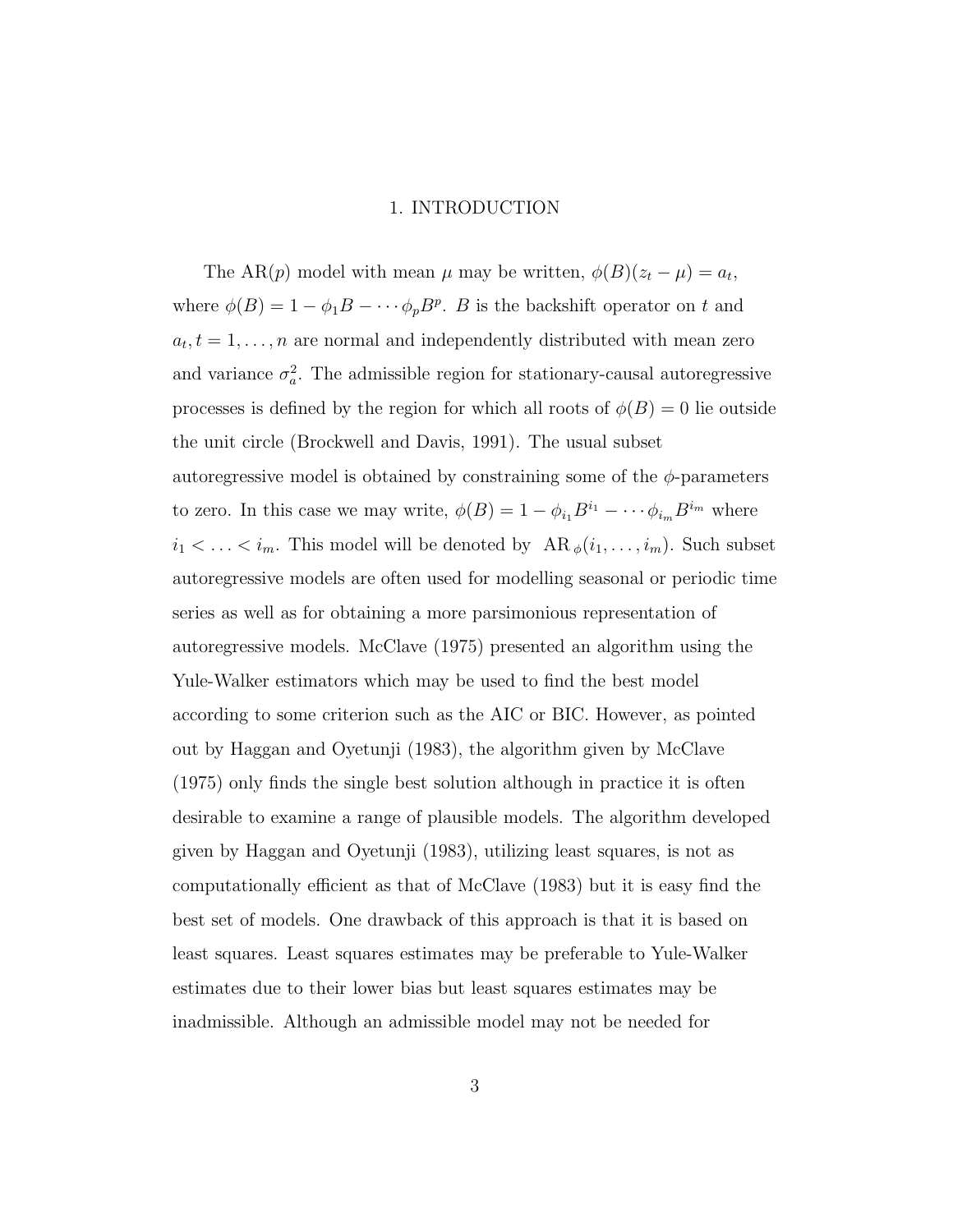short-term forecasting, it is required for spectral estimation or data simulation in engineering design (Hipel and McLeod, 1994, §9.7.3). Zhang and Terrell (1997) have suggested a new criterion, the projection modulus, which is computationally more efficient but their method is based on Yule-Walker estimates that are known to be less accurate than some alternatives (Tjøstheim and Paulsen, 1983; Percival and Walden, A.T, 1993, p.414 and p.453; Zhang and McLeod, 2005). Bayesian methods of variable selection in regression were introduced by George and McCulloch (1993) and Bayesian methods for subset autoregression have been developed by Chen (1999) and Unnikrishnan (2004). The approach developed in this paper is computationally more efficient than previous techniques, based on maximum likelihood and well suited to fitting long time series and high dimensional subset autoregressive models as is illustrated in §3.3.

We now introduce the new subset autoregression models. Consider the Durbin-Levinson recursion

$$
\phi_{j,k+1} = \phi_{j,k} - \phi_{k+1,k+1}\phi_{k+1-j,k}, \quad j = 1, \dots, k \tag{1}
$$

where  $k = 1, \ldots, p$  and  $\zeta_i = \phi_{i,i}$ . This recursion can be used to define a transformation,

$$
\mathcal{B}: (\zeta_1, \ldots, \zeta_p) \to (\phi_1, \ldots, \phi_p), \tag{2}
$$

that is one-to-one, continuous and differentiable inside the admissible region (Barndorff-Neilsen and Schou, 1973). Both  $\mathcal{B}$  and its inverse  $\mathcal{B}^{-1}$  are easily computed (Monahan, 1984). To extend this transformation to the subset autoregressive case we simply constrain some of the  $\zeta$ -parameters to zero. In general, this subset AR model may be denoted by  $AR_{\zeta}(i_1, \ldots, i_m)$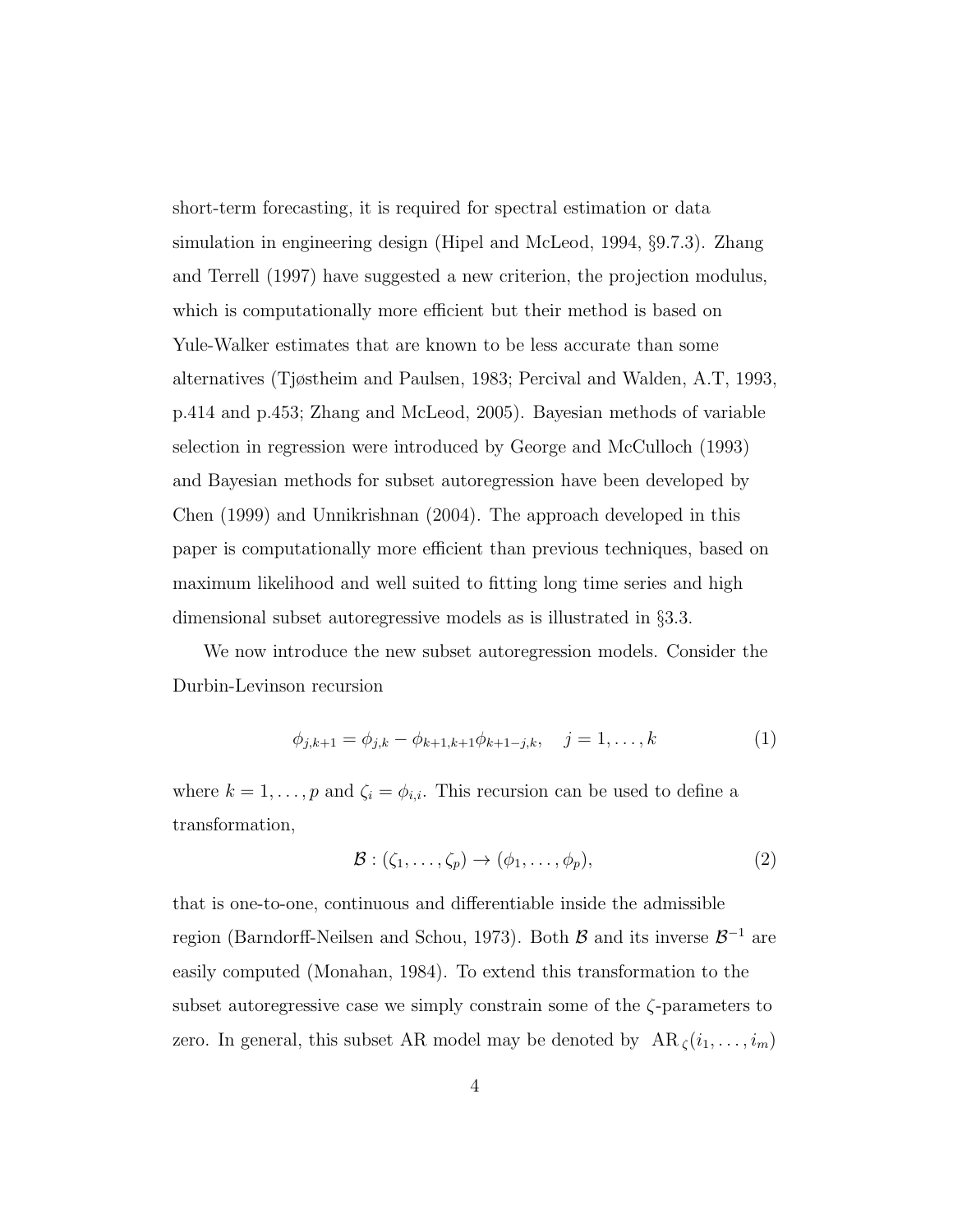where the underlying parameters are  $(\zeta_{i_1}, \ldots, \zeta_{i_m})$ . The AR  $_{\phi}(i_1, \ldots, i_m)$ and  $AR_\zeta(i_1,\ldots,i_m)$  are similar but distinct models. For example, in the AR  $_{\phi}(1,3)$ ,  $\zeta_1 = \phi_1/(1 - \phi_1\phi_3 - \phi_3^2)$ ,  $\zeta_2 = \phi_1\phi_3/(1 - \phi_3^2)$  and  $\zeta_3 = \phi_3$ , whereas in the AR  $\zeta(1,3)$ ,  $\phi_1 = \zeta_1$ ,  $\phi_2 = -\zeta_1 \zeta_3$  and  $\phi_3 = \zeta_3$ .

In general, the  $AR_\zeta(i_1,\ldots,i_m)$  model has only m parameters, not including  $\mu$  and  $\sigma_a^2$ , but it specifies  $p = i_m$  values for the parameters in  $\phi$ -space,  $\phi_1(\zeta_1,\ldots,\zeta_{i_m}),\ldots,\phi_p(\zeta_1,\ldots,\zeta_{i_m})$ . In  $\phi$ -space the admissible region is a complex  $m$ -dimensional subspace of the original  $p$ -dimensional space of  $(\phi_1, \ldots, \phi_p)$ . In contrast, the admissible region in the  $\zeta$ -space,  $\mathcal{D}_{\zeta}$ , for the  $AR_\zeta(i_1,\ldots,i_m)$  model is simply the m dimensional cube with boundary surfaces corresponding to  $\pm 1$ . The transformation  $\beta$  induces the transformation  $\mathcal{B}_{i_1,\dots,i_m}$ :  $(\zeta_{i_1},\dots,\zeta_{i_m}) \to (\phi_1,\dots,\phi_p)$  defined by setting  $\zeta_i = 0$  for  $i \notin i_1, \ldots, i_m$  in (2). Denote the image of  $\mathcal{D}_{\zeta}$  using the transformation  $\mathcal{B}_{i_1,\dots,i_m}$  by  $\mathcal{D}_{\phi}$ . Then  $\mathcal{D}_{\phi}$  is a very complicated subset of the original p dimensional admissible space of the full  $AR(p)$  model. From Barndorff-Neilsen and Schou (1973, Theorem 2) it follows that the transformation  $\mathcal{B}_{i_1,\dots,i_m} : \mathcal{D}_{\zeta} \to \mathcal{D}_{\phi}$  is one-to-one, continuous and differentiable. Denote the p functions determined by  $\mathcal{B}_{i_1,\dots,i_m}$  as  $\phi_j(\zeta_{i_1},\ldots,\zeta_{i_m}),\ j=1,\ldots,p.$  It follows from (1) that each of these p functions,  $\phi_1(\zeta_{i_1},\ldots,\zeta_{i_m}),\ldots,\phi_p(\zeta_{i_1},\ldots,\zeta_{i_m}),$  are polynomial functions of  $\zeta_{i_1},\ldots,\zeta_{i_m}.$ 

## 2. MODEL FITTING

## *2.1 Exact likelihood function*

The sample mean is asymptotically efficient so we will assume the series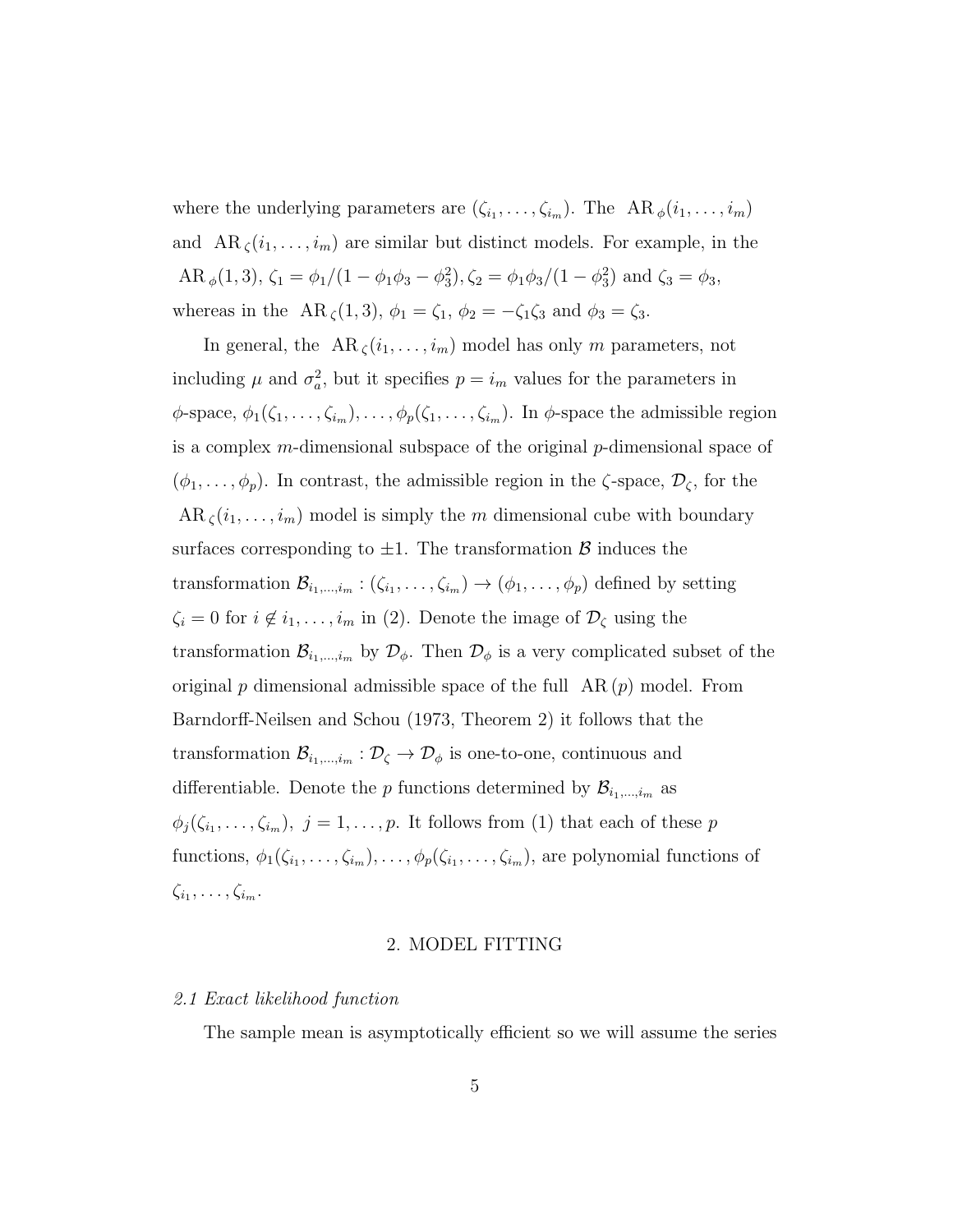$z_1, \ldots, z_n$  after mean correction has mean zero. Then the exact loglikelihood function, apart from a constant, for the  $AR_{\zeta}(\zeta_{i_1},\ldots,\zeta_{i_m})$  may be written,

$$
\mathcal{L}(\zeta, \sigma_a^2) = -\frac{1}{2}\log(\det(\Gamma_n)) - \frac{1}{2}z'\Gamma_n^{-1}z
$$
\n(3)

where  $z = (z_1, \ldots, z_n)$  and  $\Gamma_n$  is the  $n \times n$  covariance matrix with  $(i, j)$ entry  $\gamma_{i-j} = \text{Cov}(z_{t-i}, z_{t-j})$ . It follows from Box Jenkins and Reinsel (1994, §A7.5),  $z'\Gamma_n^{-1}z = \mathcal{S}(\zeta)/\sigma_a^2$ , where  $\mathcal{S}(\zeta) = \beta'D\beta$ ,  $\beta = (-1, \phi_1(\zeta), \ldots, \phi_p(\zeta))$  and D is the  $(p+1) \times (p+1)$  matrix with  $(i, j)$ -entry,  $D_{i,j} = z_i z_j + \cdots + z_{n-j} z_{n-i}$ . Then letting  $p = i_m$  and  $g_p = \det(\Gamma_n/\sigma_a^2) = \det(\Gamma_p/\sigma_a^2)$ , we have from Barndorff-Neilsen and Schou (1973, eqns. 5 and 8),

$$
g_p = \prod_{i \in \{i_1, \dots, i_m\}} (1 - \zeta_i^2)^{-i}.
$$
 (4)

The loglikelihood function can now be written,

$$
\mathcal{L}(\zeta, \sigma_a^2) = -\frac{n}{2}\log(\sigma_a^2) - \frac{1}{2}\log(g_p) - \frac{1}{2\sigma_a^2}\mathcal{S}(\zeta).
$$
 (5)

Maximizing over  $\sigma_a^2$  and dropping constant terms, the concentrated loglikelihood is,

$$
\mathcal{L}_c(\zeta) = -\frac{n}{2}\log(\hat{\sigma}_a^2) - \frac{1}{2}\log(g_p),\tag{6}
$$

where  $\hat{\sigma}_a^2 = \mathcal{S}(\zeta)/n$ .  $\mathcal{L}_c$  can be optimized numerically using a constrained optimization algorithm such as FindMinimum in *Mathematica*. The initial evaluation of D requires  $O(n)$  flops but this is only done once and subsequent likelihood evaluations only require  $O(p^2)$  flops.

There are a number of algorithms for ARMA likelihood evaluation and many of these are listed in  $(Box)$  and Luceño, 1997,  $\S12B$ ). Anyone of these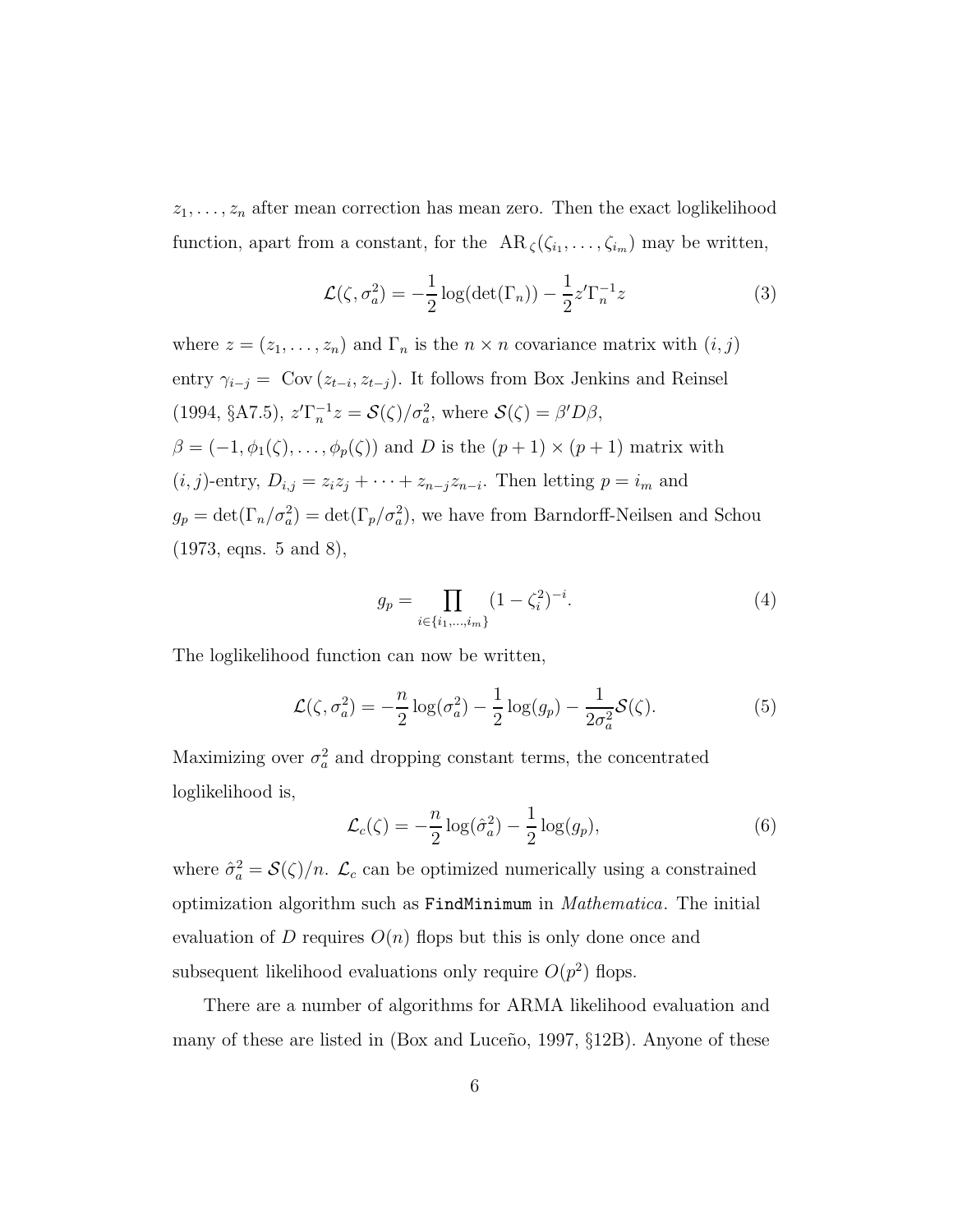algorithms could also be used. However, all of these algorithms require  $O(n)$  flops per likelihood evaluation whereas the algorithm given in this section only requires  $O(p^2)$  and so is much more efficient.

As shown in Theorem 2 in §2.2, statistically efficient initial values of the parameters may be obtained using the partial autocorrelations computed by the Burg algorithm. With this approach it is possible to obtain exact maximum likelihood estimates for even quite high-order AR models as illustrated by the monthly sunspot example,  $\S 3.3$ , where  $m = 70$  coefficients were estimated.

# *2.2 Large-sample distribution of the estimates*

For an observed time series  $z_1, \ldots, z_n$  generated by an  $AR_\zeta(i_1, \ldots, i_m)$ model, let  $\hat{\zeta} = (\hat{\zeta}_{i_1}, \dots, \hat{\zeta}_{i_m})$  denote the maximum likelihood estimate of  $\zeta = (\zeta_{i_1}, \ldots, \zeta_{i_m})$ . In the full model case,  $m = p$  and  $(\zeta_1, \ldots, \zeta_p)$  is a reparameterization of the  $AR(p)$  model. However, in the subset case when  $m < p$ , the parameters  $\phi_1, \ldots, \phi_p$  are constrained and so  $\hat{\phi}_1, \ldots, \hat{\phi}_p$  do not have the usual distribution due to these constraints. The following theorem is established in Appendix A.

THEOREM 1.  $\hat{\zeta} \stackrel{p}{\longrightarrow} \zeta$  and  $\sqrt{n}(\hat{\zeta} - \zeta) \stackrel{D}{\longrightarrow} \mathcal{N}(0, \mathcal{I}_{\zeta}^{-1})$ , where  $\stackrel{p}{\longrightarrow}$  denotes convergence in probability,  $\stackrel{D}{\longrightarrow}$  denotes convergence in distribution and  $\mathcal{I}_{\zeta}$ is the large-sample Fisher information matrix per observation of ζ.

Properties of the information matrix  $\mathcal{I}_{\zeta}$  are discussed in Barndorff-Neilsen and Schou (1973) for the case of the full model,  $AR_\zeta(1,\ldots,p)$ , but a general method of computing  $\mathcal{I}_\zeta$  is not explicitly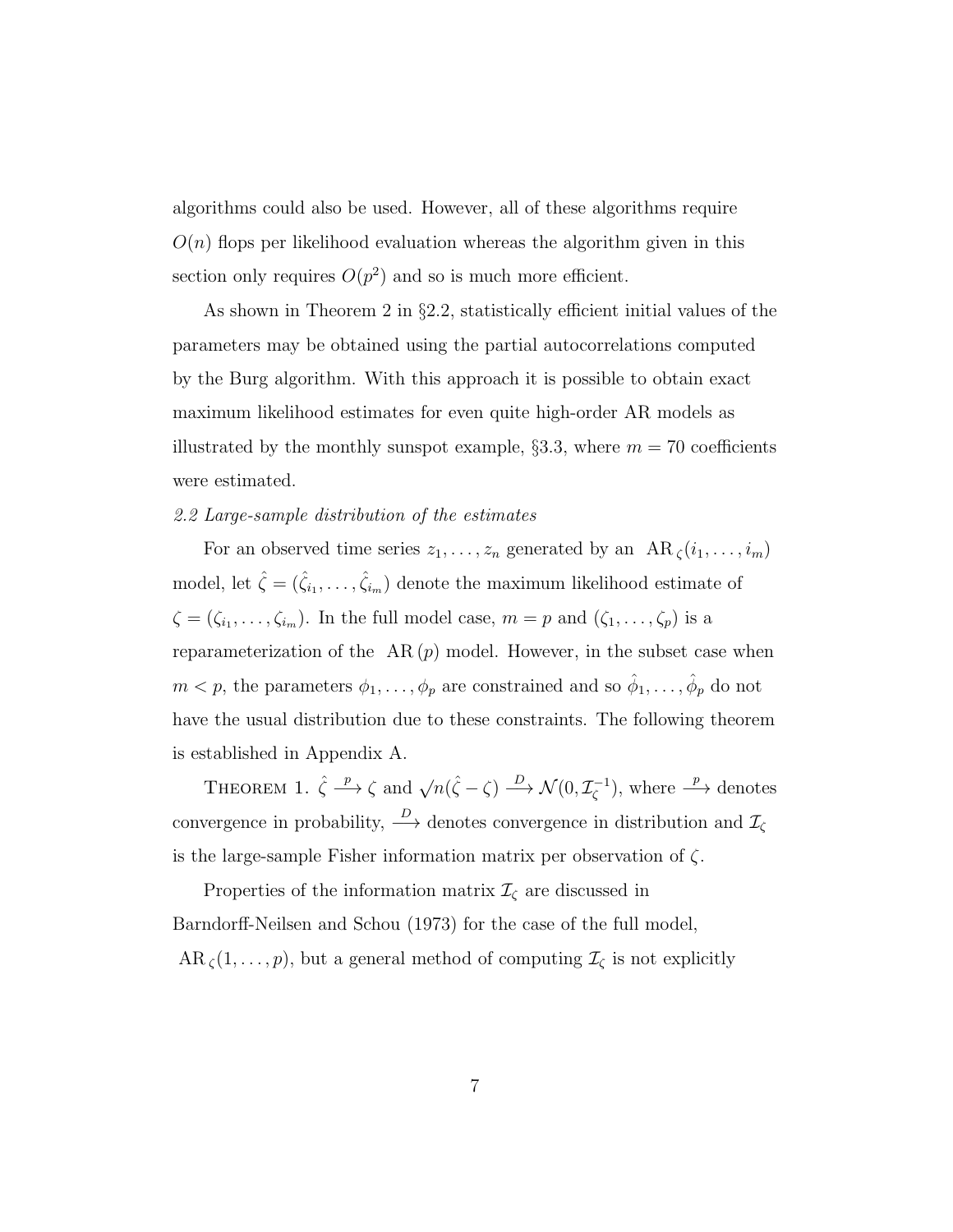given. It is shown in Appendix A that  $\mathcal{I}_{\zeta} = \mathcal{J}'_{\zeta} \mathcal{I}_{\zeta} \mathcal{J}_{\zeta}$ , where

$$
\mathcal{J}_{\zeta} = \frac{\partial(\phi_1, \dots, \phi_p)}{\partial(\zeta_{i_1}, \dots, \zeta_{i_m})}
$$
(7)

and  $\mathcal{I}_{\phi}$  is the information matrix for  $\phi_1, \ldots, \phi_p$  in the unrestricted AR  $(p)$ model. Since  $\mathcal{I}_{\phi} = \sigma_a^{-2} \Gamma_p$ ,  $\mathcal{I}_{\phi}$  may be easily computed using the result of Siddiqui (1958),

$$
\mathcal{I}_{\phi} = \left( \sum_{k=0}^{\min(i,j)} \phi_{i-k+1} \phi_{j-k+1} - \phi_{p+k-i+1} \phi_{p+k-j+1} \right)_{p \times p}, \qquad (8)
$$

where  $\phi_0 = -1$ . The Jacobian  $\mathcal{J}_{\zeta}$  is quite complicated. First, consider the full model case,  $AR_\zeta(1,\ldots,p)$ . The required Jacobian may be derived as the product of a sequence of Jacobians of transformations used in the Durbin-Levinson algorithm, eq. (1), to obtain,  $\mathcal{J}_{\zeta} = \mathcal{J}_{p-1} \cdots \mathcal{J}_1$ , where

$$
\mathcal{J}_k = \frac{\partial(\phi_{k+1,1}, \dots, \phi_{k+1,p})}{\partial(\phi_{k,1}, \dots, \phi_{k,p})},\tag{9}
$$

where  $\phi_{k,j} = \phi_{k,k}$  for  $j \geq k$  and otherwise for  $j < k$ ,  $\phi_{k,j}$  is as defined in (1). It may then be shown that

$$
\mathcal{J}_k = \left( \begin{array}{cc} J_{p-k} & A_{p-k,k} \\ 0_{k,p-k} & I_k \end{array} \right),\tag{10}
$$

where  $J_{p-k}$  is the  $(p-k) \times (p-k)$  matrix with  $(i, j)$ -entry,  $J_{i,j}$ , where

$$
J_{i,j} = \begin{cases} 1 & \text{if } i = j \\ -\zeta_{p-k+1} & \text{if } i = p-k+1-j \land i \neq j \\ 1 - \zeta_{p-k+1} & \text{if } i = p-k+1-j \land i = j \\ 0 & \text{otherwise} \end{cases}
$$
 (11)

 $A_{p-k,k}$  is the  $(p - k) \times k$  matrix whose first column is  $(-\phi_{p-k,p-k}, -\phi_{p-k,p-k-1}, \ldots, -\phi_{p-k,1})$  and whose remaining elements are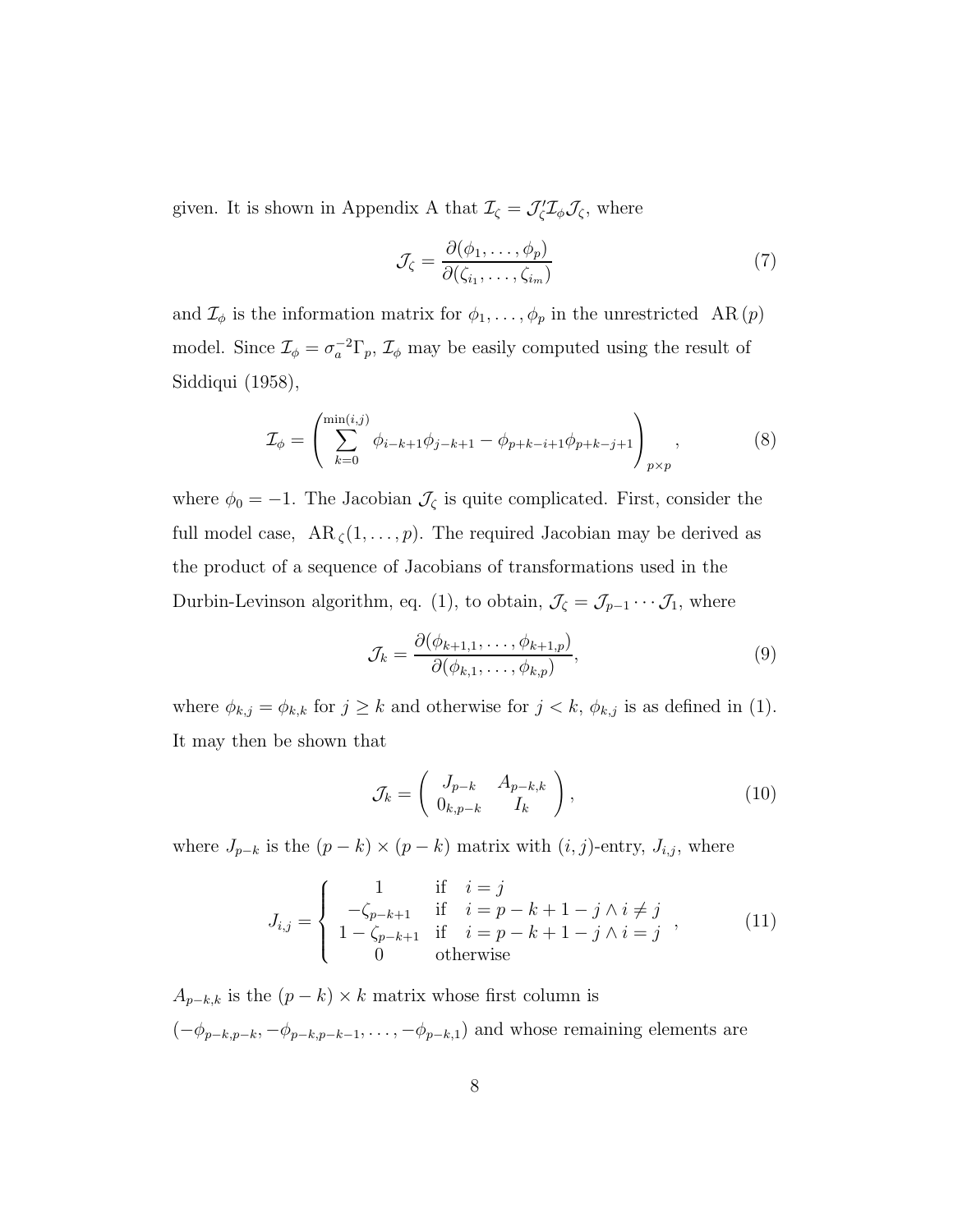zeros,  $0_{p-k,k}$  is the  $k \times (p-k)$  matrix with all zero entries, and  $I_k$  is the  $k \times k$  identity matrix. For example, for the AR  $\zeta(1, 2, 3, 4)$ ,

$$
\mathcal{J}_{\zeta} = \begin{pmatrix}\n1 & 0 & -\zeta_4 & -\zeta_3 \\
0 & 1 - \zeta_4 & 0 & -\zeta_2 - \zeta_1 (1 + \zeta_2) \zeta_3 \\
-\zeta_4 & 0 & 1 & -\zeta_1 (1 + \zeta_2) - \zeta_2 \zeta_3 \\
0 & 0 & 0 & 1\n\end{pmatrix}\n\times\n\begin{pmatrix}\n1 - \zeta_2 & -\zeta_1 & 0 & 0 \\
0 & 1 & 0 & 0 \\
0 & 0 & 1 & 0 \\
0 & 0 & 0 & 1\n\end{pmatrix}\n\times\n\begin{pmatrix}\n1 & -\zeta_3 & -\zeta_2 & 0 \\
-\zeta_3 & 1 & -\zeta_1 (1 + \zeta_2) & 0 \\
0 & 0 & 1 & 0 \\
0 & 0 & 0 & 1\n\end{pmatrix}
$$
(12)

The information matrix of  $\zeta$  in the subset case,  $AR_{\zeta}(i_1,\ldots,i_m)$ , may be obtained by selecting rows and columns corresponding to  $i_1, \ldots, i_m$  from full model information matrix. Equivalently, the information matrix in the subset case could also be obtained by selecting the columns corresponding to  $i_1, \ldots, i_m$  in the Jacobian matrix corresponding to the full model case to obtain  $\mathcal{J}_{(\zeta_{i_1},\ldots,\zeta_{i_m})}$ . Then

$$
\mathcal{I}_{(\zeta_{i_1},\ldots,\zeta_{i_m})} = \mathcal{J}'_{(\zeta_{i_1},\ldots,\zeta_{i_m})} \mathcal{I}_{\phi} \mathcal{J}_{(\zeta_{i_1},\ldots,\zeta_{i_m})}.
$$
\n(13)

For example, using our *Mathematica* software, for the AR  $\zeta(1, 12)$ ,

$$
\mathcal{I}_{\zeta} = \frac{1}{1 - \zeta_{12}^2} \left( \begin{array}{cc} \left(1 - 2\zeta_1^{10}\zeta_{12} + \zeta_{12}^2\right) / \left(1 - \zeta_1^2\right) & 0\\ 0 & 1 \end{array} \right). \tag{14}
$$

As a check on the formula for  $\mathcal{I}_{\zeta}$ , an  $AR_{\zeta}(1, 2, 3, 4)$  with  $\zeta_i = 0.5, i = 1, \ldots, 4$  and  $n = 500$  was simulated and fit 1,000 times. The empirical covariance matrix of the  $\zeta$ -parameters was found to agree closely with the theoretical covariance matrix  $n^{-1}\mathcal{I}_{\zeta}^{-1}$ . This experiment was repeated using the  $AR_\zeta(1,4)$  model.

As mentioned in §2.1, the Burg algorithm can be used to generate good initial estimates of the parameters  $\zeta_i$ ,  $i = i_1, \ldots, i_m$ . As shown in Theorem 2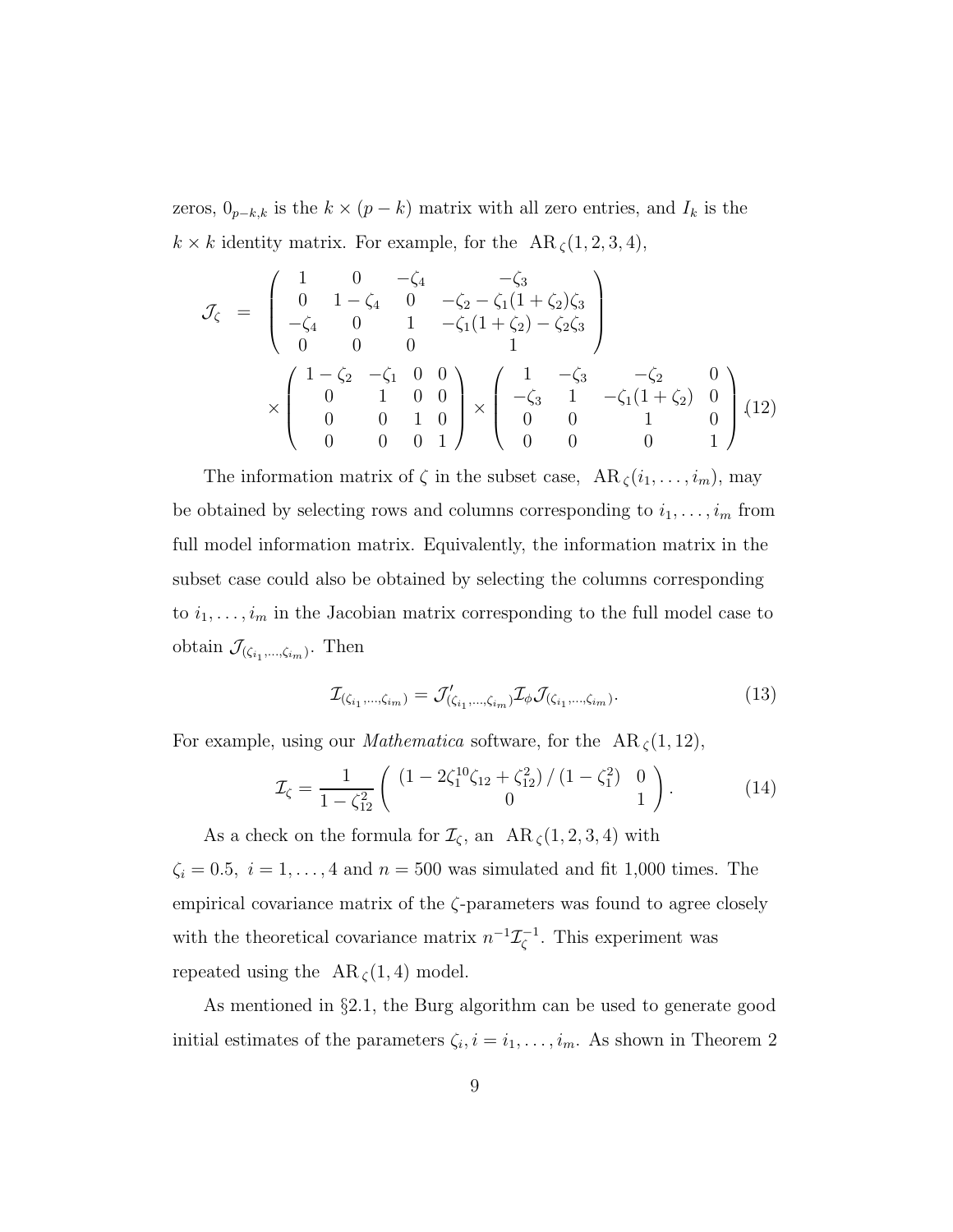below these estimates are asymptotically fully efficient. However, we prefer to use the exact MLE for our final model estimates since these estimates are known to be second order efficient (Taniguchi, 1983) and simulation experiments have shown that the exact MLE estimates usually perform better than alternatives in small samples (Box and Luceño, 1997,  $\S 12B$ ).

THEOREM 2. In the  $AR_\zeta(i_1,\ldots,i_m)$  model let  $\hat{\phi}_{k,k}, k=1,\ldots,p$ , where  $p \geq i_m$  denote the partial autocorrelations estimated using the Burg algorithm. Then  $\hat{\phi}_{i_1,i_1}, \ldots, \hat{\phi}_{i_m,i_m}$  are asymptotically efficient estimates for  $\zeta_{i_1},\ldots,\zeta_{i_m}.$ 

Theorem 2 follows from the fact that the Burg algorithm provides asymptotically efficient estimates (Percival and Walden, 1993, p.433) of  $\zeta_1, \ldots, \zeta_p$  in the full AR $(p)$  model. Then the large-sample covariance matrix of  $\hat{\phi}_{i_1,i_1},\ldots,\hat{\phi}_{i_m,i_m}$ , given by eq. (13), is seen to be the same as that  $\hat{\zeta}_{i_1}, \ldots, \hat{\zeta}_{i_m}.$ 

#### 2.3 Model identification

Theorem 1 provides the basis for a useful model identification method for  $AR_\zeta(i_1,\ldots,i_m)$  using the partial autocorrelation function. The partial autocorrelations are estimated for a suitable number of lags  $k = 1, \ldots, K$ . Typically  $K < n/4$ . We recommend the Burg algorithm for estimating the partial autocorrelations  $\hat{\phi}_{k,k} = \hat{\zeta}_k$  since it provides more accurate estimates of the partial autocorrelations in many situations (Percival and Walden, 1993, p.414) than the Yule-Walker algorithm. Based on the fitted  $AR(K)$ model the estimated standard errors, EstSd  $(\hat{\zeta}_k)$ , of  $\hat{\zeta}_k$  are obtained. A suitable  $AR_\zeta(i_1,\ldots,i_m)$  model may be selected by examining a plot of  $\hat{\zeta}_k \pm 1.96$  EstSd  $(\hat{\zeta}_k)$  vs k. This modified partial autocorrelation plot is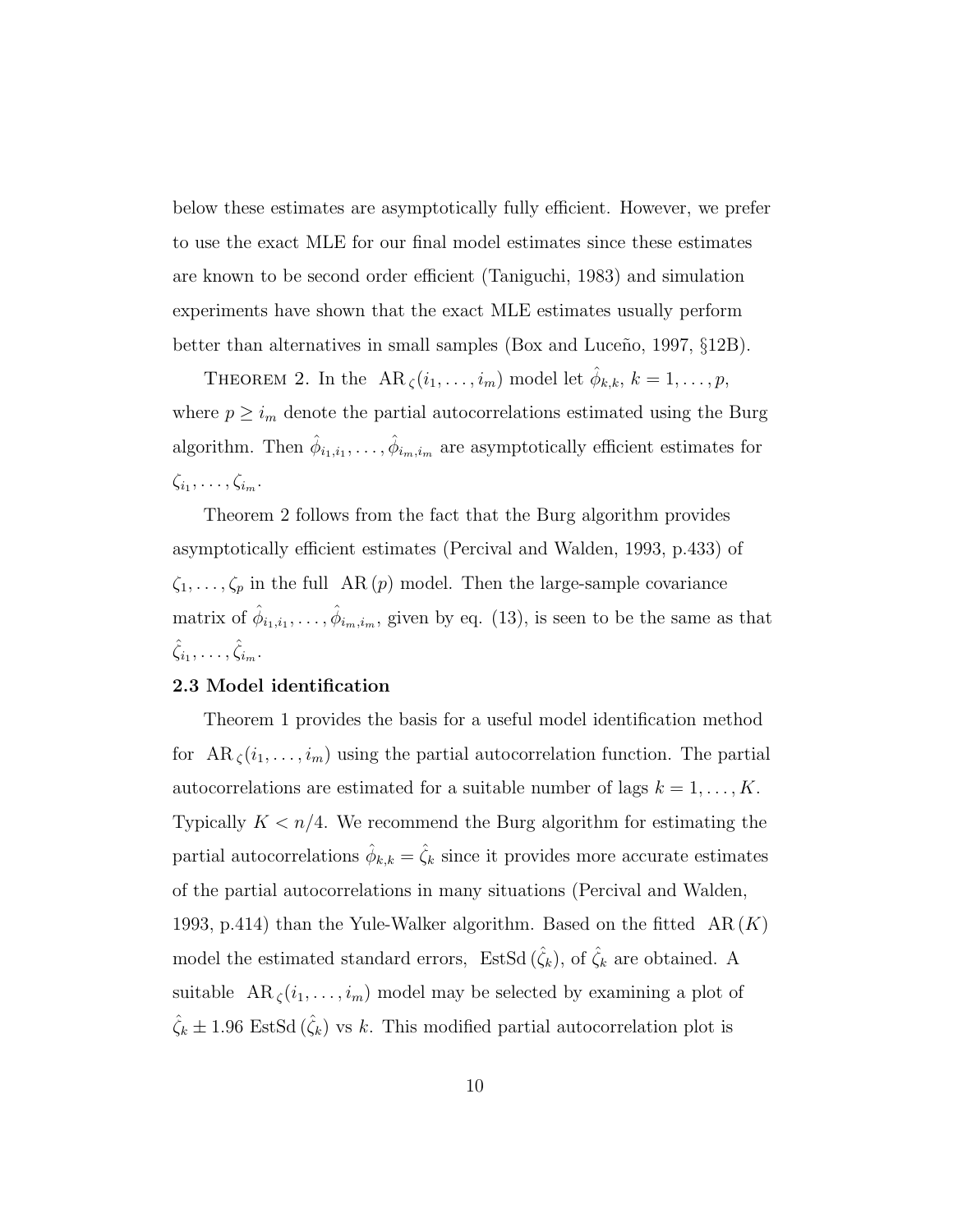generally more useful than the customary one (Box, Jenkins and Reinsel, 1994). The use of this partial autocorrelation plot is illustrated in §3.1−3.2.

Another method of model selection can be based on the BIC defined by BIC =  $-2\mathcal{L}_c + m \log(n)$ , where *n* is the length of the time series and *m* is the number of parameters estimated. From eqn. (6), the loglikelihood of the AR<sub> $\zeta$ </sub> $(i_1, \ldots, i_m)$  may be approximated by,  $\mathcal{L}_c \approx -(n/2) \log(\hat{\sigma}_a^2)$ . Since  $\hat{\sigma}_a^2 \approx c_0(1-\hat{\phi}_{i_1,i_1}^2)\dots(1-\hat{\phi}_{i_m,i_m}^2)$ , where  $c_0$  is the sample variance. Hence, we obtain the approximation,

$$
BIC_{\zeta} = BIC(i_1, ..., i_m) = n \log \left( \prod_{k \in \{i_1, ..., i_m\}} (1 - \hat{\phi}_{k,k}^2) \right) + m \log(n). \quad (15)
$$

The following algorithm can be used to find the minimum  $BIC_{\zeta}$  model:

- *Step 1:* Select L the maximum order for the autoregression. Select  $M, M \leq L$ , the maximum number of parameters allowed. The partial autocorrelation plot can be used to select L large enough so that all partial autocorrelations larger than L are assumed zero. Also, from the partial autocorrelations we can get an approximate idea of how many partial autocorrelation parameters might be needed.
- *Step 2:* Sort  $(|\hat{\phi}_{1,1}|, \ldots, |\hat{\phi}_{L,L}|)$  in descending order to obtain  $(|\hat{\phi}_{i_1,i_1}|,\ldots,|\hat{\phi}_{i_L,i_L}|).$
- *Step 3:* Compute the BIC  $(i_1, \ldots, i_m)$  for  $m = 1, \ldots, M$  and select the minimum  $BIC_{\zeta}$  model. It is usually desirable to also consider models which are close to the minimum since sometimes these models may perform better for forecasting on a validation sample or perhaps give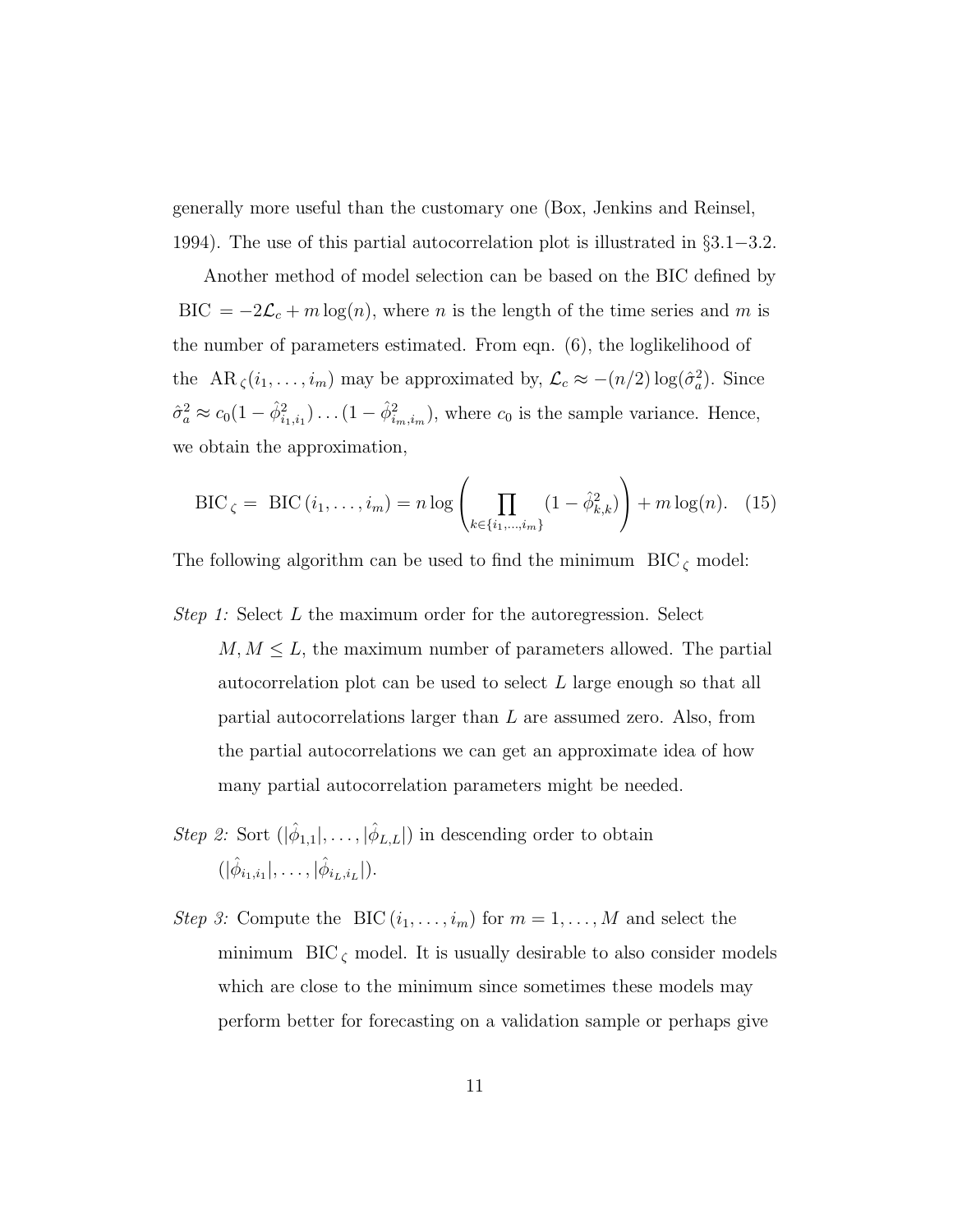better performance on a model diagnostic check. So in this last step, we may select the k best models.

This polynomial time algorithm is suitable for use with long time series and with large  $L$  and  $M$ . Also, other criteria such as the AIC (Akaike, 1974), AIC  $_C$  (Hurvich and Tsai, 1989) or that of Hannan and Quinn (1979) could also be used in this algorithm.

#### 2.4 Residual autocorrelation diagnostics

Let  $\zeta = (\zeta_{i_1}, \ldots, \zeta_{i_m})$  denote the true parameter values in an  $AR_{\zeta}(i_1,\ldots,i_m)$  model and let  $\dot{\zeta}=(\dot{\zeta}_{i_1},\ldots,\dot{\zeta}_{i_m})$  denote any value in the admissible parameter space. Then the residuals,  $\dot{a}_t$ ,  $t = p + 1, \ldots, n$ , corresponding to the parameter  $\dot{\zeta}$  and data  $z_1, \ldots, z_n$  from a mean-corrected time series are defined by  $\dot{a}_t = z_t - \dot{\phi}_1 z_{t-1} - \cdots - \dot{\phi}_p z_{t-p}$ where  $t = p + 1, \ldots, n$ ,  $\dot{\phi}_i = \phi_i(\dot{\zeta})$  and  $p = i_m$ . The residuals corresponding to the initial values,  $t = 1, \ldots, p$ , may be obtained using the backforecasting method of Box, Jenkins and Reinsel (1994, Ch. 5) or for asymptotic computations they can simply be set to zero. For lag  $k \geq 0$  the residual autocorrelations are defined by  $\dot{r}_k = \dot{c}_k/\dot{c}_0$ , where  $\dot{c}_k = n^{-1} \sum_{t=k+1}^n \dot{a}_{t-k} \dot{a}_t$  for all  $k \geq 0$ . When  $\dot{\zeta} = \hat{\zeta}$  the residuals and residual autocorrelations will be denoted by  $\hat{a}_t$  and  $\hat{r}_k$  respectively. For any  $L > 1$ , let  $\dot{r} = (\dot{r}_1, \dots, \dot{r}_L)$  and similarly for  $\hat{r}$  and r.

THEOREM 3.  $\sqrt{n}\hat{r} \stackrel{D}{\longrightarrow} \mathcal{N}(0,\mathcal{V}_r)$  where

$$
\mathcal{V}_r = I_m - \mathcal{X} \mathcal{J}_\zeta \mathcal{I}_\zeta^{-1} \mathcal{J}_\zeta' \mathcal{X}' \tag{16}
$$

where X is the  $L \times p$  matrix with  $(i, j)$ -entry  $\psi_{i-j}$  where the  $\psi_k$  are determined as the coefficients of  $B<sup>k</sup>$  in the expansion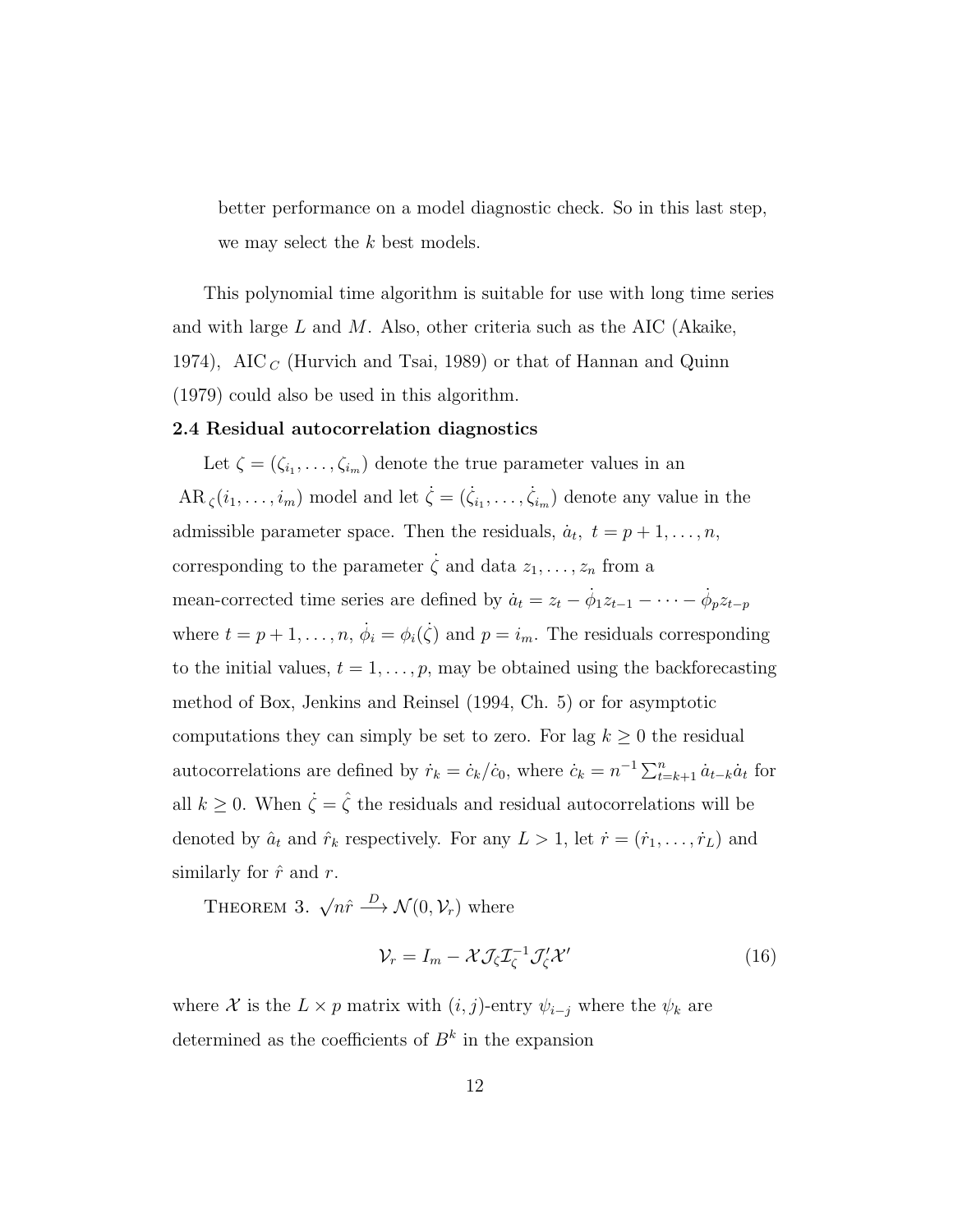$1/\phi(B) = 1 + \psi_1 B + \psi_2 B^2 + \cdots$  and  $\mathcal{J}_{\zeta}$  and  $\mathcal{I}_{\zeta}$  are as defined in §2.3 for the  $AR_\zeta(i_1,\ldots,i_m)$  model. This theorem is proved in Appendix B.

Since  $\mathcal{J}'_{\zeta} \mathcal{X}' \mathcal{X} \mathcal{J}_{\zeta} \approx \mathcal{J}'_{\zeta} \mathcal{I}_{\zeta}$  for L large enough and since  $\mathcal{I}_{\zeta} = \mathcal{J}'_{\zeta} \mathcal{I}_{\zeta} \mathcal{J}_{\zeta}$  it follows that  $\mathcal{V}_r$  is approximately idempotent with rank  $L - m$  for L large enough. This justifies the use of the modified portmanteau diagnostic test of Ljung and Box (1978),  $Q_L = n(n+2) \sum_{l=1}^{L}$  $_{k=1}$  $\hat{r}_k^2/(n-k)$ . Under the null hypothesis that the model is adequate,  $Q_L$ , is approximately  $\chi^2$ -distributed on  $L - m$  df.

It is also useful to plot the residual autocorrelations and show their  $(1 - \alpha)$ % simultaneous confidence interval. As pointed out by Hosking and Ravishanker (1993), a simultaneous confidence interval may be obtained by applying the Bonferonni inequality. The estimated standard deviation of  $\hat{r}_k$ is EstSd  $(\hat{r}_k) = v_{i,i}/\sqrt{n}$ , where  $v_{i,i}$  is the  $(i,i)$  element of the covariance matrix  $\hat{V}_r$  obtained by replacing parameter  $\zeta$  in eq. (16) by its estimate  $\hat{\zeta}$ . Then, using the approximation with the Bonferonni inequality, it may be shown that a  $(1 - \alpha)$ % simultaneous confidence interval for  $\hat{r}_1, \ldots, \hat{r}_L$  is given by  $\Phi^{-1}(1-\alpha/(2m))$  EstSd  $(\hat{r}_k)$ , where  $\Phi^{-1}(\bullet)$  denotes the inverse cumulative distribution function of the standard normal distribution. This diagnostic plot is illustrated in §3.1.

#### 3. ILLUSTRATIVE EXAMPLES

#### *3.1 Chemical process time series*

Cleveland (1971) identified an AR  $_{\phi}(1, 2, 7)$  and Unnikrishnan (2004) identified an  $AR_{\phi}(1,3,7)$  model for Series A (Box, Jenkins and Reinsel, 1994). Either directly from the partial autocorrelation plot in Figure 1 or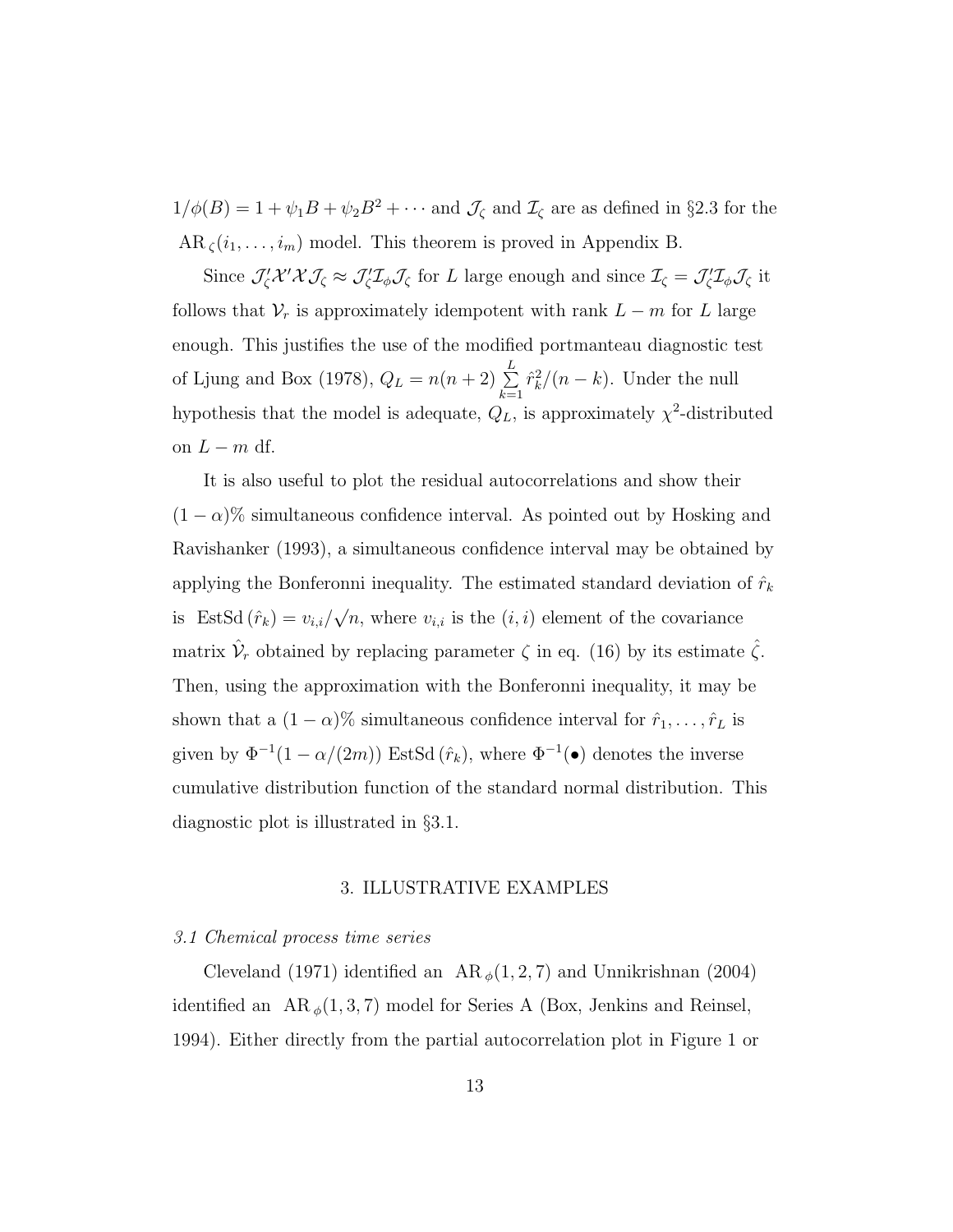using the BIC<sub> $\zeta$ </sub> algorithm in §2.3 with  $L = 20$  and  $M = 10$ , an

 $AR_{\zeta}(1,2,7)$  subset is selected. The top five models with this algorithm are shown in Table I. Figure 2 shows the residual autocorrelation plots for the fitted  $AR_{\phi}$  and  $AR_{\zeta}$  models. The respective maximized loglikelihoods were  $\mathcal{L}_c = 232.96$  and 229.42 respectively. Thus, a slightly better fit is achieved by the  $AR_{\phi}$  model in this case, but since the difference is small, it may be concluded that both models fit about equally well.

#### *3.2 Forecasting experiment*

McLeod and Hipel (1995) fitted an  $AR_{\phi}(1,9)$  to the treering series identified as NINEMILE in their article. This series consists of  $n = 771$ consecutive annual treering width measurements on Douglas fir at Nine Mile Canyon, Utah for the years 1194−1964. For our forecasting experiment the first 671 values were used as the training data and the last 100 as the test data. The partial autocorrelation plot of the training series is shown in Figure 3. This plot suggests  $L = 20$  and  $M = 10$  in the algorithm in  $\S 2.3$  will suffice. The three best  $BICzeta$  models were  $AR_\zeta(1)$ ,  $AR_\zeta(1,9)$  and  $AR_\zeta(1,2,9)$ . After fitting with exact maximum likelihood, the one-step forecast errors were computed for the test data. The AR  $_{\phi}(1,9)$  model was also fit to the training series and the one-step forecast errors over the next 100 values were computed. Table II compares the fits achieved as well as the root mean square error on the test data. From Table II as well as with further statistical tests, it was concluded that there is no significant difference in forecast performance.

#### *3.3 Monthly sunspot series*

The monthly sunspot numbers, 1749−1983 (Andrews and Hertzberg,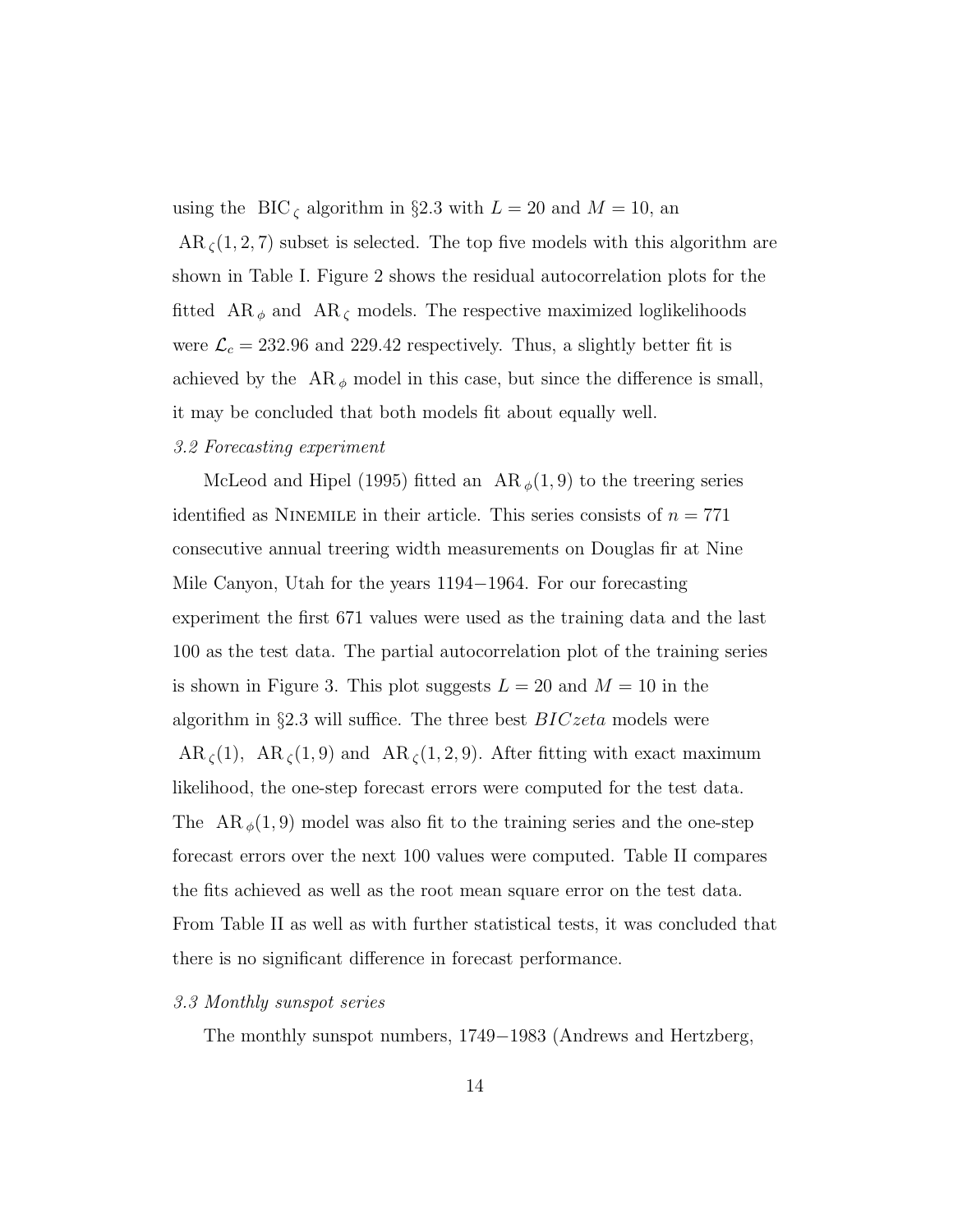1985), are comprised of  $n = 2820$  consecutive values. Computing the coefficient of skewness for the transformed data,  $z_t^{\lambda}$ , with  $\lambda = 1, 2/3, 1/2, 1/3$  we obtained  $g_1 = 1.10, 0.48, 0.09, -0.45$  respectively. It is seen that a square-root transformation will improve the normality assumption. For the square-root transformed series, subset  $AR_{\zeta}$  models were determined using the AIC  $_{\zeta}$  and BIC  $_{\zeta}$  algorithms with  $L = 300$  and  $M = 100$ . These algorithms produced subset models with  $m = 70$  and  $m = 20$  autoregressive coefficients. Maximum likelihood estimation of these two models only required about 30 minutes and 3 minutes respectively on a 3 GHz PC using our *Mathematica* software. The best nonsubset AR (p) models for the square-root monthly sunspots using the AIC and BIC are compared with the subset models in Table III. The  $AR_{\zeta}$  fitted with the  $\mathrm{BIC}_\zeta$  algorithm has fewer parameters than each of these nonsubset models and it performs better on both the AIC and BIC criteria. Residual autocorrelation diagnostic checks did not indicate any model inadequacy in any of the fitted models.

#### 4. CONCLUDING REMARKS

The methods presented in this paper can be extended to subset MA models. In this case the  $\zeta$ -parameters are inverse partial autocorrelations (Hipel and McLeod, 1994, §5.3.7). Bhansali (1983) showed that the distribution of the inverse partial autocorrelations is equivalent to that of the partial autocorrelations, so the model selection using a modified inverse partial autocorrelation plot or AIC/BIC criterion may be implemented.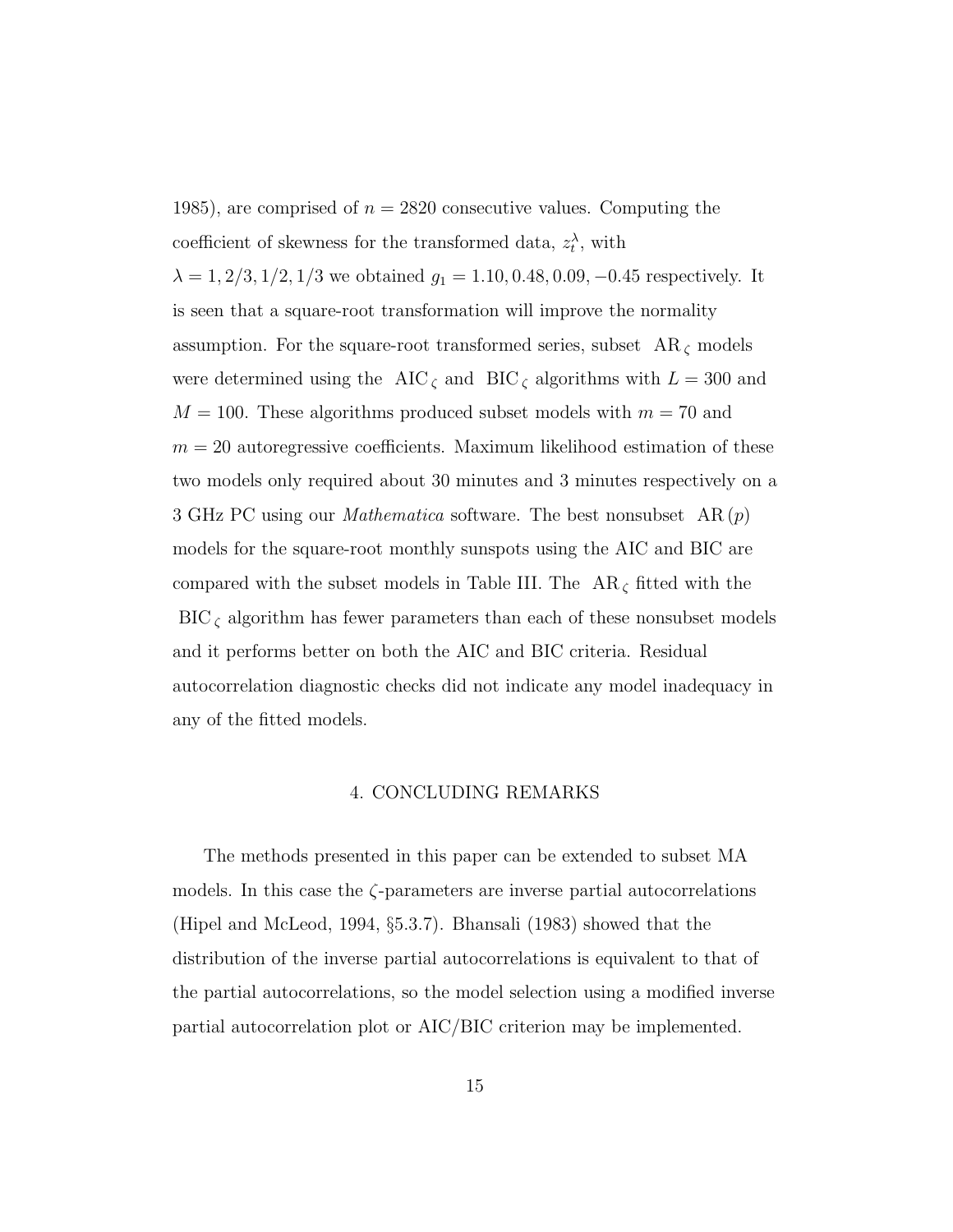Similarly the distribution of the residual autocorrelations is essentially equivalent to that given in our Theorem 3.

As discussed by Monahan (1984) and Marriott and Smith (1992) the transformation used in eq. (2) may be extended to reparameterize ARMA models. Hence the subset AR model may be generalized in this way to the subset ARMA case.

Software written in *Mathematica* is available from the authors' web page for reproducing the examples given in this article as well as for more general usage.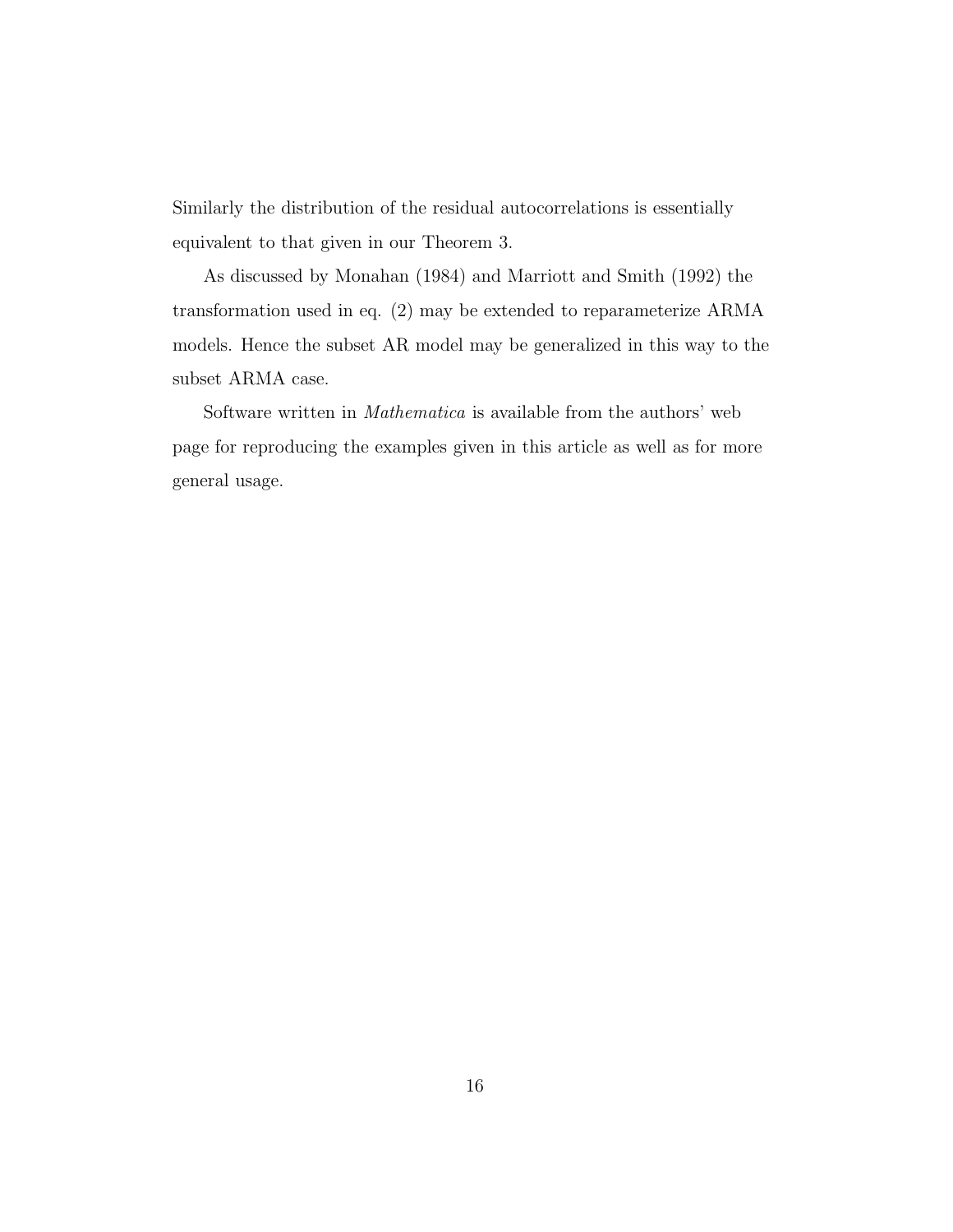# APPENDIX A: PROOF OF THEOREM 1

Let  $\dot{\zeta}$ ,  $\hat{\zeta}$  and  $\zeta$  denote respectively a vector of parameters in the admissible region, the maximum likelihood estimate and the true parameter values and similarly for other functions of these quantities such as the likelihood and residuals. Without loss of generality we may assume that  $\mu = 0$  and  $\sigma = 1$  are known. Ignoring terms which are  $O_p(1)$ , the loglikelihood function of  $\dot{\zeta}$  may be written,

$$
\dot{\mathcal{L}} = -\frac{1}{2} \sum \dot{a}_t^2,\tag{17}
$$

where  $\dot{a}_t = z_t - \dot{\phi}_1 z_{t-1} - \dots - \dot{\phi}_p z_{t-p}$ . Note that for all *i* and *j*,

$$
\frac{\partial \dot{a}_t}{\partial \dot{\phi}_i} = -z_{t-i} \tag{18}
$$

and

$$
\frac{\partial \dot{a}_t}{\partial \dot{\phi}_i \dot{\phi}_j} = 0.
$$
\n(19)

It follows that

$$
\frac{1}{n}\frac{\partial \mathcal{L}}{\partial \zeta} = \frac{1}{n}\sum a_t \mathcal{J}'_{\zeta}(z_{t-1}, ..., z_{t-p})',\tag{20}
$$

where  $(z_{t-1},...,z_{t-p})'$  denotes the transpose of the p-dimensional row vector and

$$
\mathcal{J}_{\zeta} = \frac{\partial(\phi_1, \dots, \phi_p)}{\partial(\zeta_{i_1}, \dots, \zeta_{i_m})}.
$$
\n(21)

Since  $\sum z_{t-j} a_t/n \stackrel{p}{\longrightarrow} 0$  when  $j > 0$ , it follows that from (20),

$$
n^{-1}\frac{\partial \mathcal{L}}{\partial \zeta} \xrightarrow{p} 0. \tag{22}
$$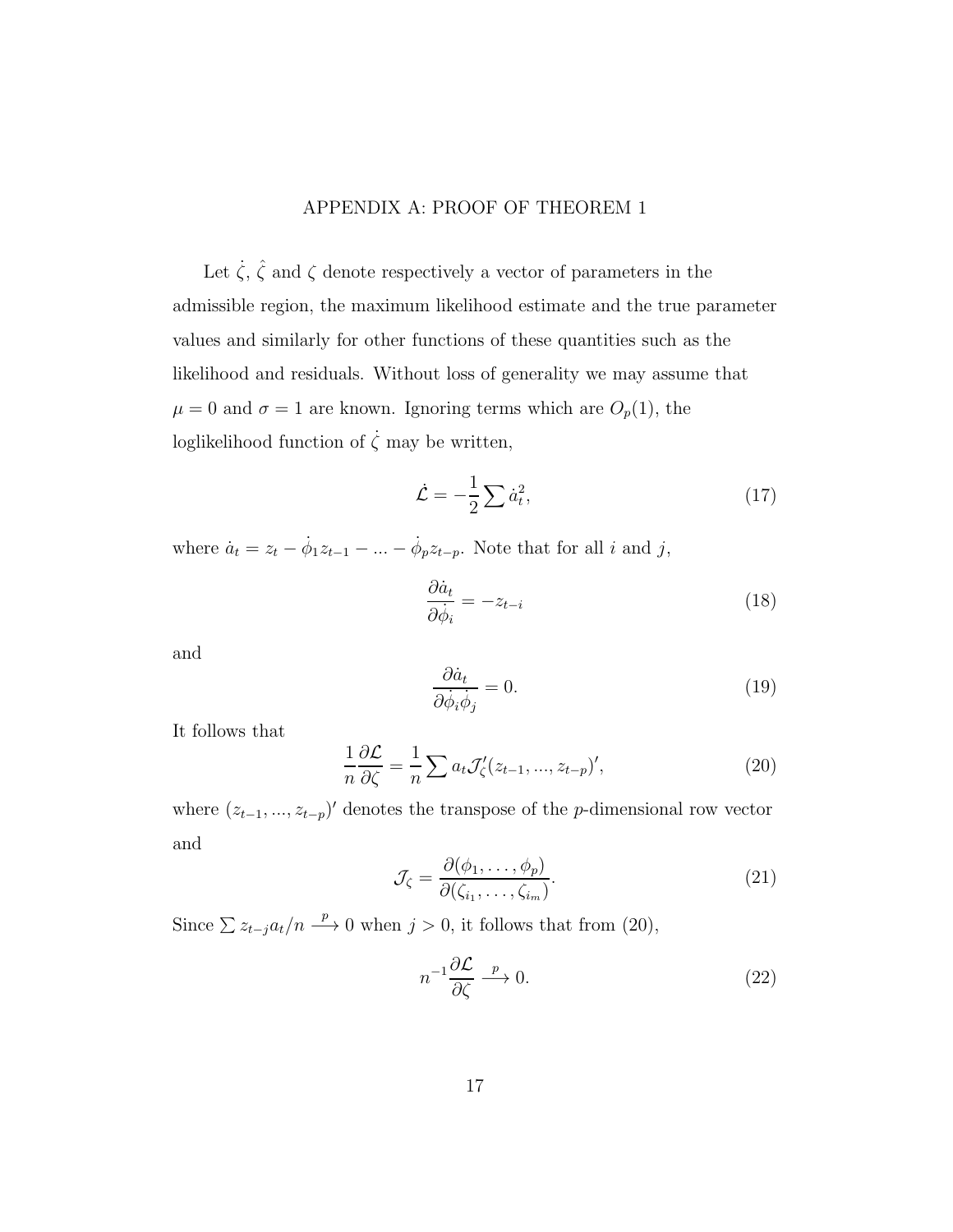Similarly, neglecting terms which are  $O_p(1/\sqrt{n})$ ,

$$
-\frac{1}{n}\frac{\partial^2 \mathcal{L}}{\partial \zeta \partial \zeta'} = \frac{1}{n}\mathcal{J}'_{\zeta}(\sum z_{t-i}z_{t-j})\mathcal{J}_{\zeta}
$$

$$
\xrightarrow{p} \mathcal{J}'_{\zeta}\mathcal{I}_{\phi}\mathcal{J}_{\zeta}
$$

$$
= \mathcal{I}_{\zeta}, \tag{23}
$$

where

$$
\mathcal{I}_{\phi} = (\text{Cov}(z_{t-i}, z_{t-j}))_{p \times p}.
$$
\n
$$
(24)
$$

Since the transformation is one-to-one, continuous and differentiable, it follows that  $\mathcal{I}_{\zeta}$  must be positive definite since  $\mathcal{I}_{\phi}$  is positive definite. Expanding  $n^{-1}\partial \mathcal{L}/\partial \zeta$  about  $\zeta = \hat{\zeta}$  and evaluating at  $\zeta = \zeta$  and noting that third and higher-order terms are zero,

$$
0 = \frac{1}{n} \frac{\partial \mathcal{L}}{\partial \zeta} + (\hat{\zeta} - \zeta) \frac{1}{n} \frac{\partial^2 \mathcal{L}}{\partial \zeta \partial \zeta'}.
$$
 (25)

It follows from eq. (22) and (25) that  $\hat{\zeta} \stackrel{p}{\longrightarrow} \zeta$ . Since

$$
\frac{1}{n}\frac{\partial^2 \mathcal{L}}{\partial \zeta \partial \zeta'} = \mathcal{I}_{\zeta} + O_p(\frac{1}{\sqrt{n}}),\tag{26}
$$

it follows that

$$
-\frac{1}{\sqrt{n}}\frac{\partial \mathcal{L}}{\partial \zeta} = \sqrt{n}(\hat{\zeta} - \zeta)\mathcal{I}_{\zeta} + o_p(1). \tag{27}
$$

Since

$$
\frac{1}{\sqrt{n}} \frac{\partial \mathcal{L}}{\partial \phi} \xrightarrow{D} N(0, \mathcal{I}_{\phi}).
$$
\n(28)

and

$$
\frac{\partial \mathcal{L}}{\partial \zeta} = \frac{\partial \mathcal{L}'}{\partial \phi} \mathcal{J}_{\zeta}
$$
 (29)

it follows that

$$
\sqrt{n}(\hat{\zeta} - \zeta) \xrightarrow{D} N(0, \mathcal{I}_{\zeta}^{-1}).
$$
\n(30)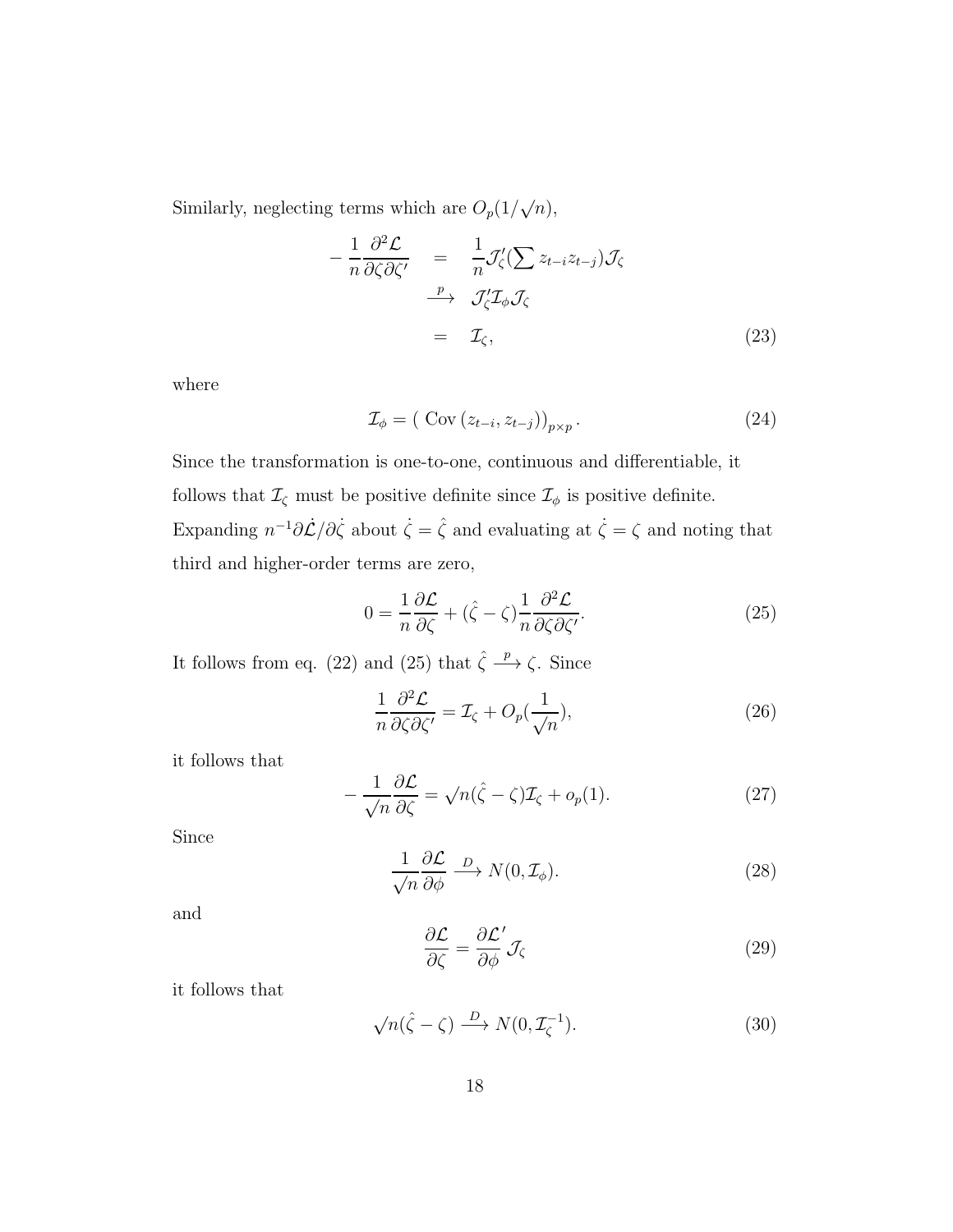# APPENDIX B: PROOF OF THEOREM 3

Without loss of generality and ignoring terms which are  $O_p(1)$  we may write the loglikelihood function as  $\mathcal{L}(\dot{\zeta}) = -\frac{1}{2}$  $\frac{1}{2} \sum \dot{a}_t^2$ . Then  $r_k = c_k + O_p(1/n)$ and,

$$
\zeta - \hat{\zeta} = \mathcal{I}_{\zeta}^{-1} s_c + O_p(1/n),
$$
\n(31)

where

$$
s_c = \frac{\partial \mathcal{L}}{\partial \zeta}
$$
  
=  $\mathcal{J}_{\zeta} \frac{\partial \mathcal{L}}{\partial \phi}$   
=  $\mathcal{J}_{\zeta} \left( \sum a_t z_{t-i} \right).$  (32)

It follows that, neglecting a term which is  $O(1)$ ,

$$
n \operatorname{Cov}(\hat{\zeta}, r) = -\mathcal{I}_{\zeta}^{-1} \mathcal{J}'_{\zeta} \mathcal{X}'.
$$
 (33)

Expanding  $\dot{r}$  about  $\dot{\zeta} = \zeta$  and evaluating at  $\dot{\zeta} = \hat{\zeta}$ ,

$$
\hat{r} = r + \mathcal{X}\mathcal{J}_{\zeta}(\hat{\zeta} - \zeta). \tag{34}
$$

From (34), it follows that  $\sqrt{nr}$  is asymptotically normal with mean zero and the given covariance matrix.

This theorem could also be derived using the result of Ahn (1988) on multivariate autoregressions with structured parameterizations.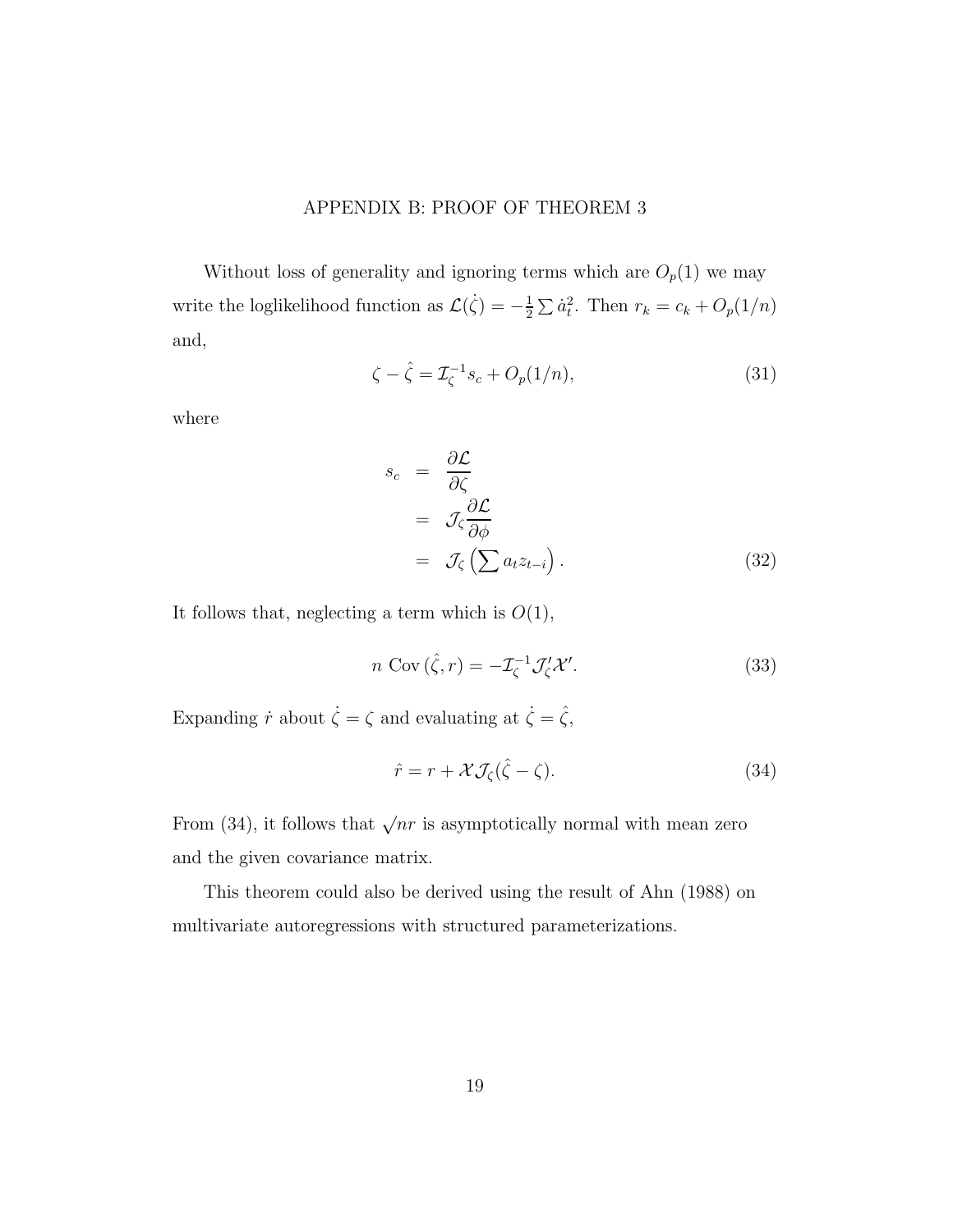### REFERENCES

- Ahn, S.K. (1988) Distribution for residual autocovariate in multivariate autoregressive models with structured parameterization. *Biometrika* 75, 590–593.
- Akaike, H. (1974) A new look at the statistical model identification. *IEEE Transactions on Automatic Control* AC-19, 716–723.
- Andrews, D.F. and Herzberg, A.M. (1985) *Data: A Collection of Problems from Many Fields for the Student and Research Worker* . New York: Springer-Verlag.
- BARNDORFF-NIELSEN, O. AND SCHOU G. (1973) On the parametrization of autoregressive models by partial autocorrelations. *Journal of Multivariate Analysis* 3, 408–419.
- BHANSALI, R.J. (1983) The inverse partial autocorrelation function of a time series and its applications. *Journal of Multivariate Analysis* 13, 310–327.
- Box, G.E.P., Jenkins, G.M. and Reinsel, G.C. (1994) *Time Series Analysis: Forecasting and Control*, 3rd Ed., San Francisco: Holden-Day.
- Box, G.E.P. AND LUCENO, A. (1997) *Statistical Control by Monitoring and Feedback Adjustment*, New York: Wiley.
- Chen, C.W.S. (1999) Subset selection of autoregressive time series models. *Journal of Forecasting* 18, 505–516.
- Cleveland, W.S. (1971) The inverse autocorrelations of a time series and their applications. *Technometrics* 14, 277–298.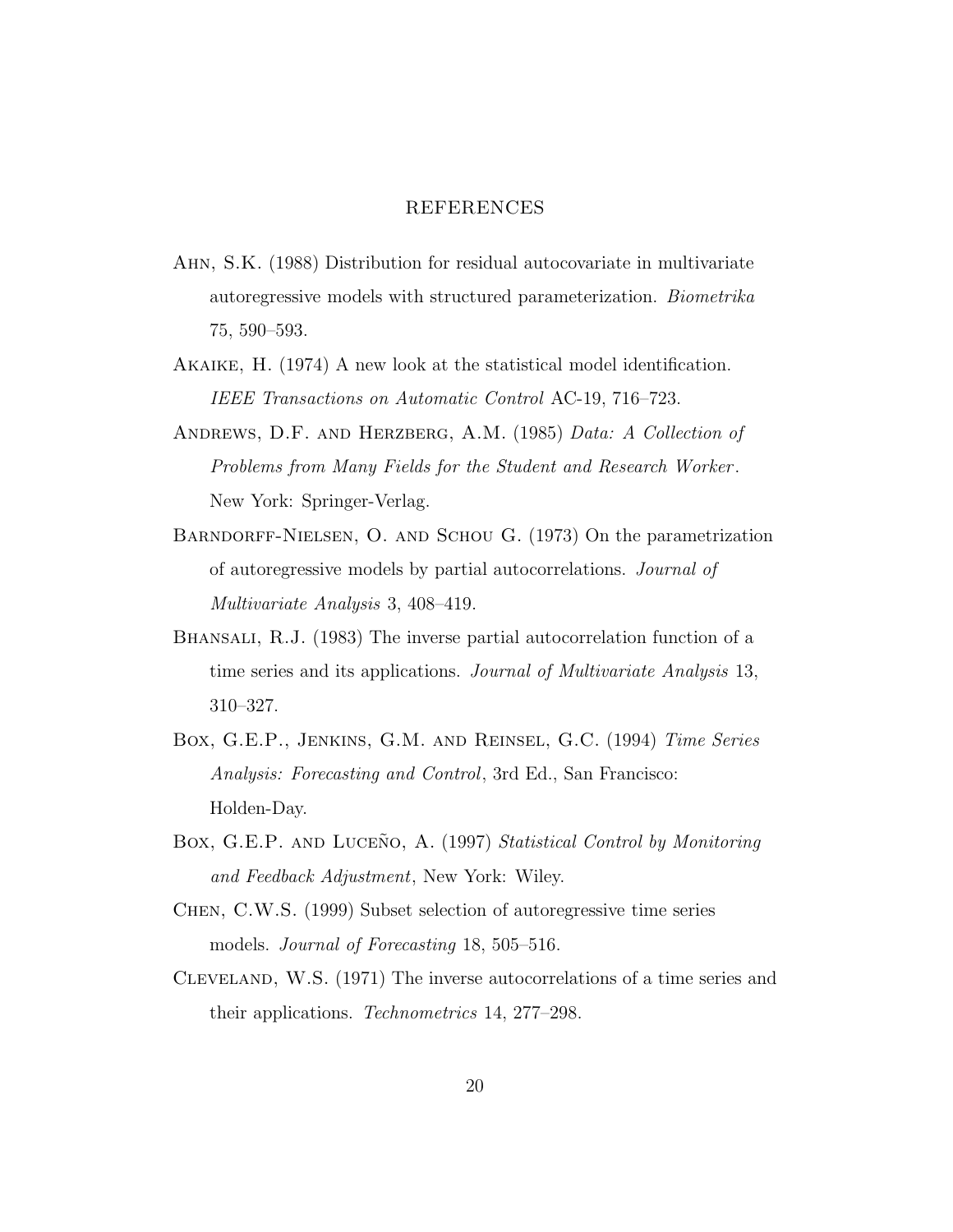- George, E.I. and McCulloch, R.E. (1993) Variable selection via Gibbs sampling. *Journal of the American Statistical Association* 88, 881-889.
- HAGGAN, V. AND OYETUNJI, O.B. (1984) On the selection of subset autoregressive time series models. *Journal of Time Series Analysis* 5, 103–113.
- Hannan, E.J. and Quinn, B.G. (1979) The determination of the order of an autoregression. *Journal of the Royal Statistical Society* B 41, 190–195.
- Hipel, K.W. and McLeod, A.I. (1994) *Time Series Modelling of Water Resources and Environmental Systems,* Amsterdam: Elsevier.
- Hosking, J.R.M. and Ravishanker, N. (1993) Approximate simultaneous significance intervals for residual autocorrelations of autoregressive-moving average time series models. *Journal of Time Series Analysis* 14, 19–26.
- HURVICH, M.C. AND TSAI, C. (1989) Regression and time series model selection in small samples. *Biometrika* 76, 297–307.
- Ljung, G.M. and Box, G.E.P. (1978) On a measure of lack of fit in time series models. *Biometrika* 65, 297–303.
- MARRIOTT, J.M. AND SMITH, A.F.M. (1992) Reparameterization aspects of numerical Bayesian methodology for autoregressive-moving average models. *Journal of Time Series Analysis* 13, 327–343.
- McClave, J. (1975) Subset autoregression. *Technometrics* 17, 213–220.
- McLeod, A.I. and Hipel, K.W. (1995) Exploratory spectral analysis of hydrological time series. *Journal of Stochastic Hydrology and*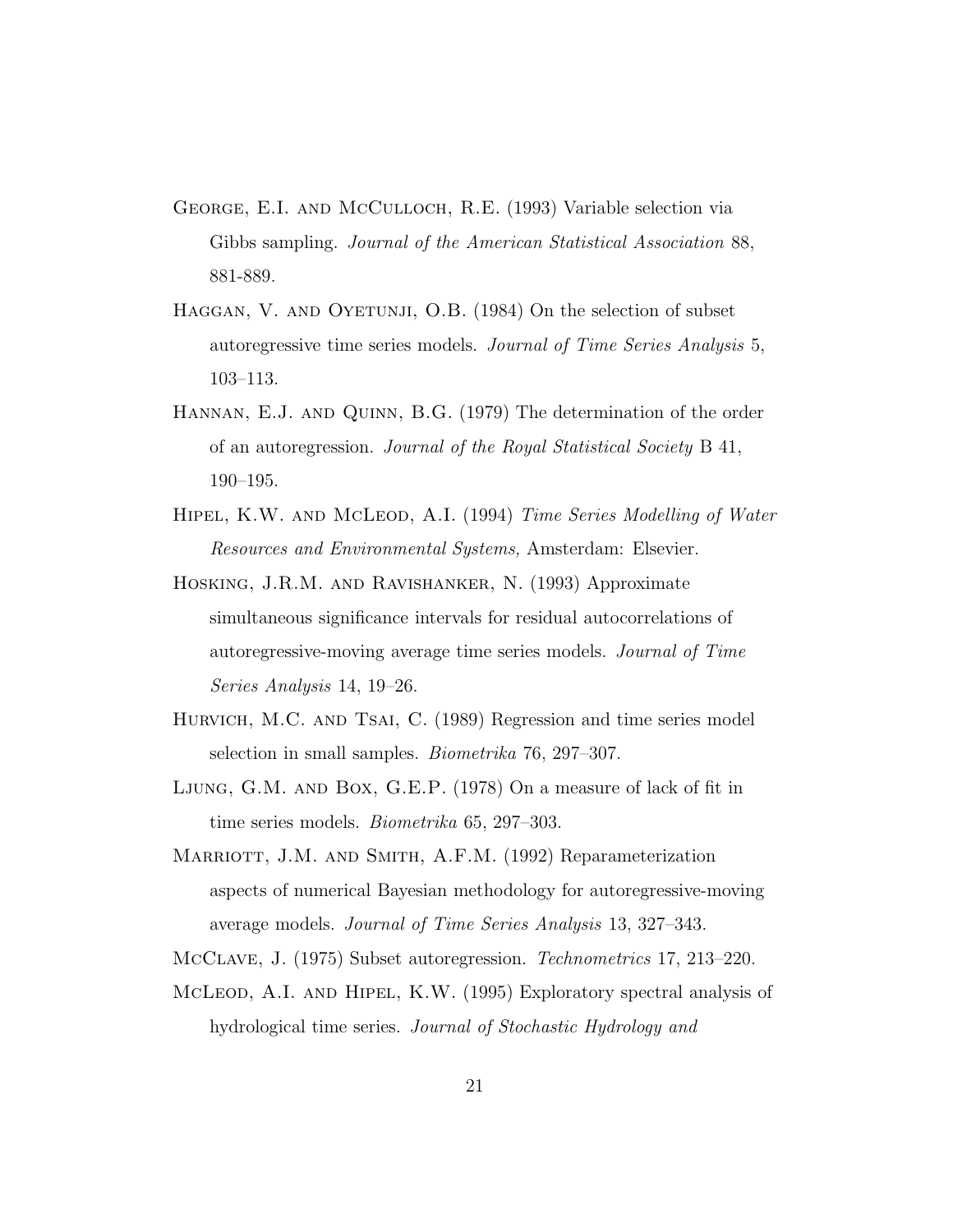*Hydraulics* 9, 171-205.

- McLeod, A.I. (1978) On the distribution of residual autocorrelations in Box-Jenkins models. *Journal of the Royal Statistical Society B* 40, 396–402.
- Monahan, J.F. (1984) A note on enforcing stationarity in autoregressive-moving average models. *Biometrika* 71, 403–404.
- Percival, D.B. and Walden, A.T. (1993) *Spectral Analysis For Physical Applications*, Cambridge, Cambridge University Press.
- SIDDIQUI, M.M.  $(1958)$  On the inversion of the sample covariance matrix in a stationary autoregressive process. *Annals of Mathematical Statistics* 29, 585–588.
- Taniguchi, M. (1983) On the second order asymptotic efficiency of estimators of gaussian ARMA processes. *The Annals of Statistics* 11, 157–169.
- Tjøstheim, D. & Paulsen, J. (1983) Bias of some commonly-used time series estimates. *Biometrika* 70, 389–399. Correction *Biometrika* 71, p. 656.
- Tong, H. (1977) Some comments on the Canadian lynx data. *Journal of the Royal Statistical Society A* 140, 432–436.
- Unnikrishnan, N. K. (2004) Bayesian Subset Model Selection for Time Series. *Journal of Time Series Analysis* 25, 671-690
- ZHANG, Y. AND MCLEOD, A.I. (2005, under review) Computer algebra derivation of the bias of Burg estimators.
- ZHANG, X. AND TERRELL, R.D. (1997) Prediction modulus: A new direction for selecting subset autoregressive models. *Journal of Time Series Analysis* 18, 195–212.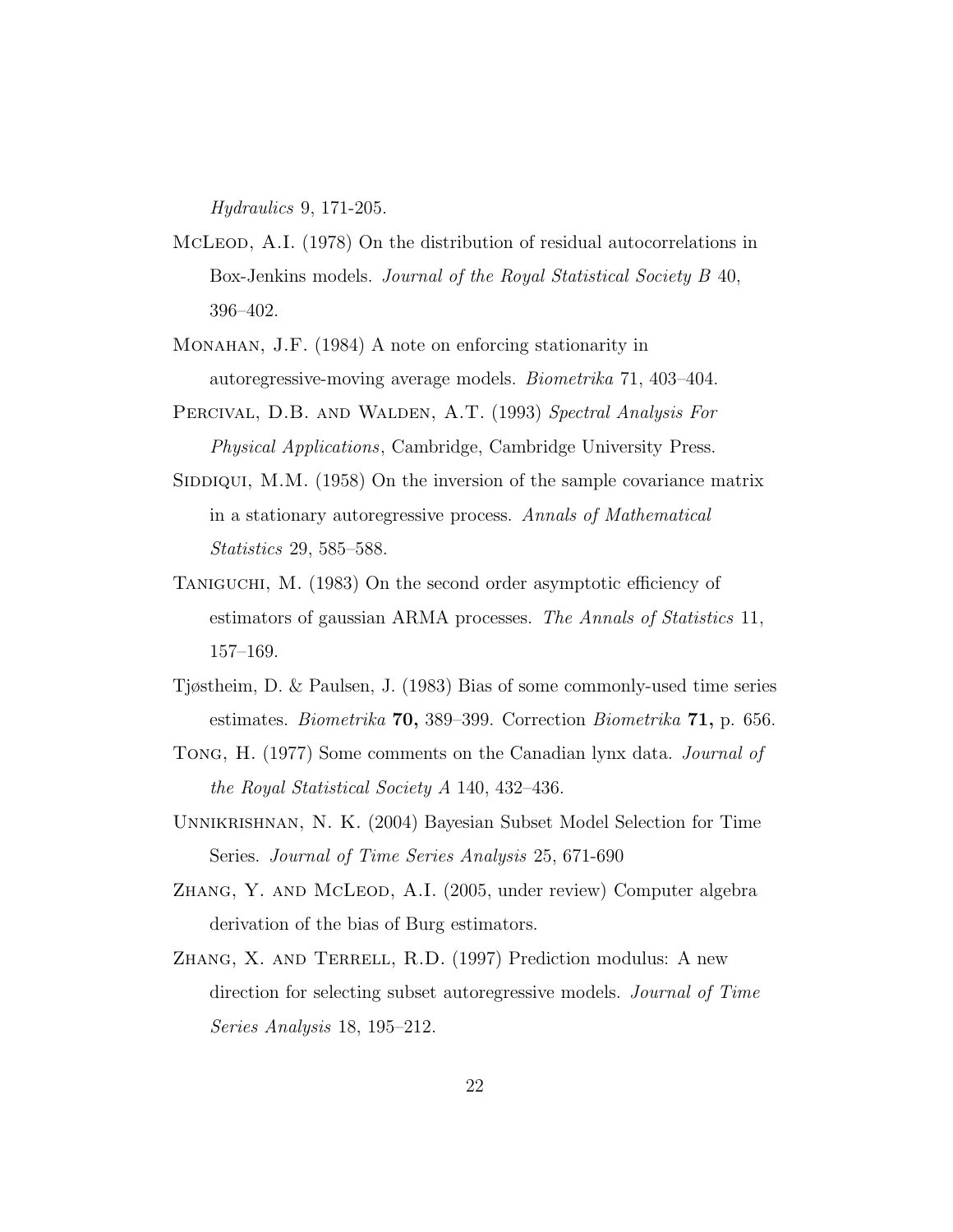TABLE I. TOP FIVE MODELS FOR SERIES A USING THE  $\text{BIC}_\zeta$  algo-rithm.  $RITHM.$  $=$ 

| Model                       | $BIC_C$ |
|-----------------------------|---------|
| $AR_{\zeta}(1,2,7)$         | $-82.2$ |
| $AR_{\zeta}(1,2,7,15)$      | $-81.5$ |
| $AR_{\zeta}(1,2)$           | $-80.4$ |
| $AR_{\zeta}(1,2,7,6,15)$    | $-80.4$ |
| $AR_{\zeta}(1,2,7,6,15,17)$ | $-78.2$ |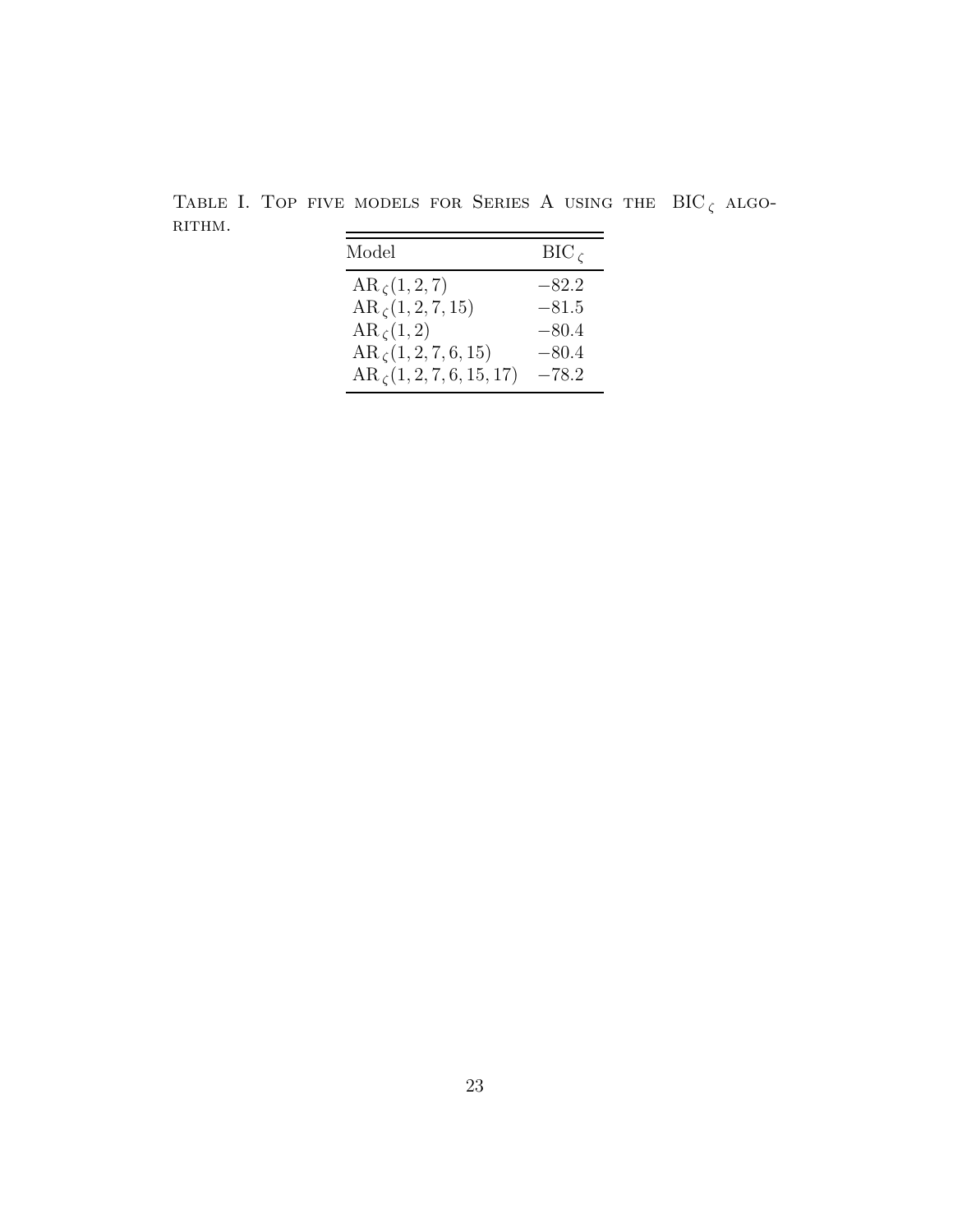Table II. Comparison of models fit to the training portion of the Ninemile dataset and the root mean square error, RMSE, of the one step-ahead forecasts on the test portion.

| Model               | $\mathcal{L}_{c}$     | BIC         | $\hat{\sigma}_a$ | RMSE |
|---------------------|-----------------------|-------------|------------------|------|
| $AR_{\phi}(1,9)$    | $-2462.9$             | 4938.8 39.3 |                  | 42.3 |
| $AR_{\zeta}(1)$     | $-2467.9$ 4942.4 39.6 |             |                  | 43.3 |
| $AR_{\zeta}(1,9)$   | $-2465.3$ 4943.6 39.4 |             |                  | 42.8 |
| $AR_{\zeta}(1,2,9)$ | $-2463.0$ 4945.4 39.3 |             |                  | 42.3 |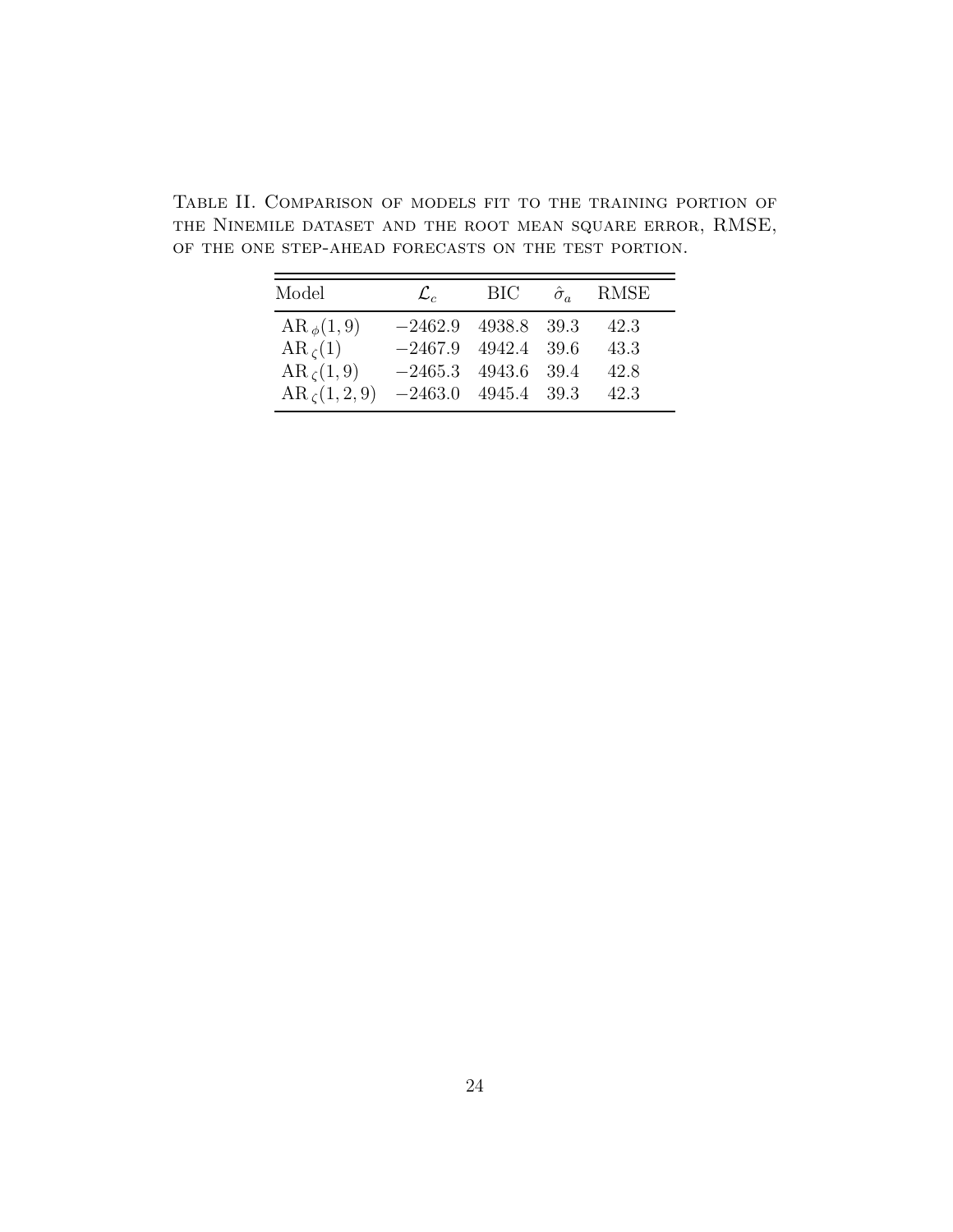Table III. Comparison of models fitted to the square-root of THE MONTHLY SUNSPOT SERIES. THE  $AR_{\zeta}$  model fitted using the AIC IS DENOTED BY AR<sub> $\zeta$ </sub>(AIC) and similarly for AR<sub> $\zeta$ </sub>(BIC). The best nonsubset AR models fitted using the AIC and BIC are de-NOTED BY  $AR(AIC)$  and  $AR(BIC)$ . The number of coefficients,  $m$ , is shown. The values of the AIC and BIC shown are obtained using the exact loglikelihood.

| Model                                   | m | $\mathcal{L}_{c}$ | AIC | BIC |
|-----------------------------------------|---|-------------------|-----|-----|
| $AR_{\zeta}(AIC)$ 70 -148.2 436.4 852.6 |   |                   |     |     |
| $AR_{\zeta} (BIC)$ 20 -236.5 513. 631.9 |   |                   |     |     |
| AR(AIC) $27 -241.1$ 536.3 696.8         |   |                   |     |     |
| AR(BIC) $21 -252.5$ 547. 671.8          |   |                   |     |     |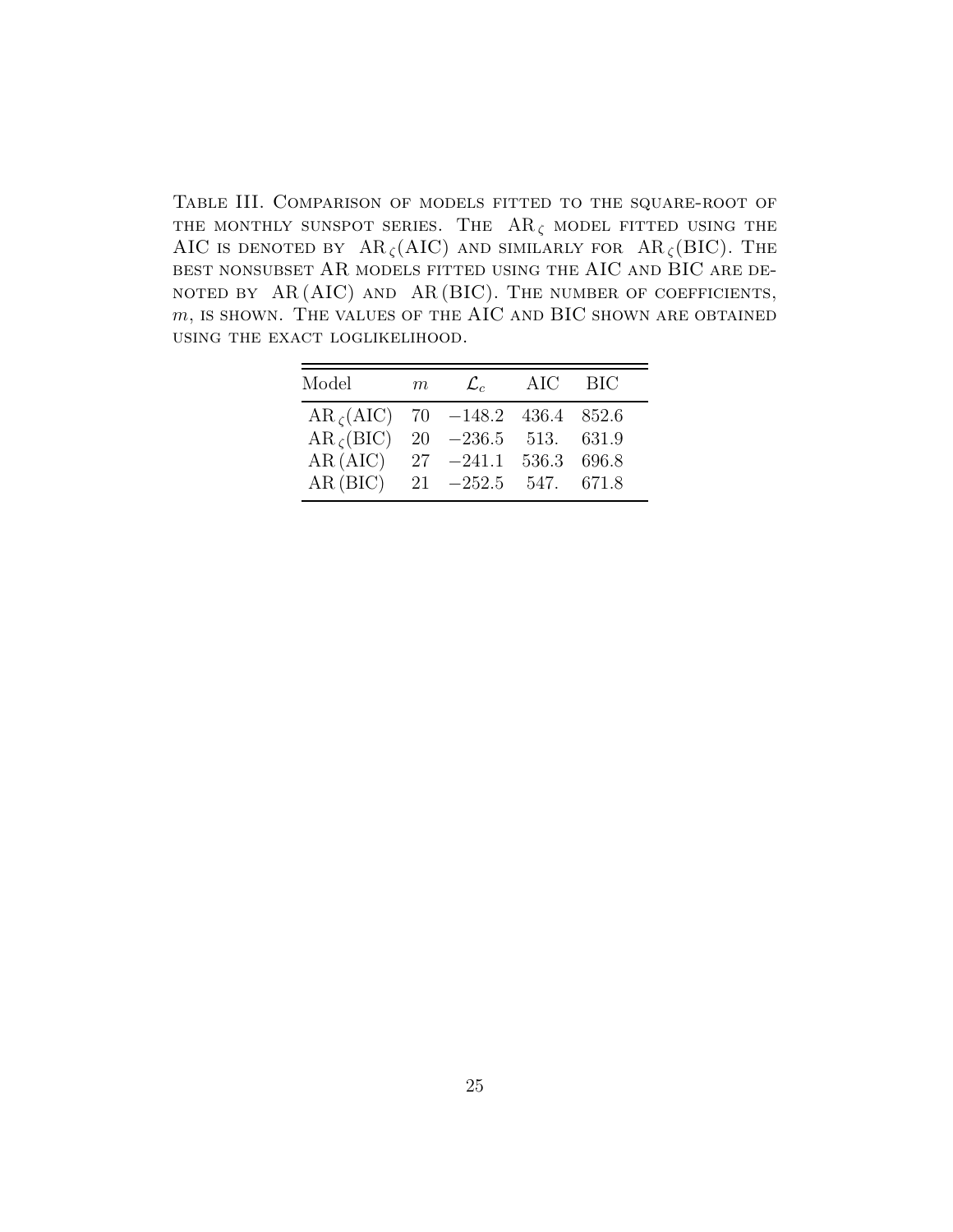

Figure 1: Partial autocorrelation plot of Series A.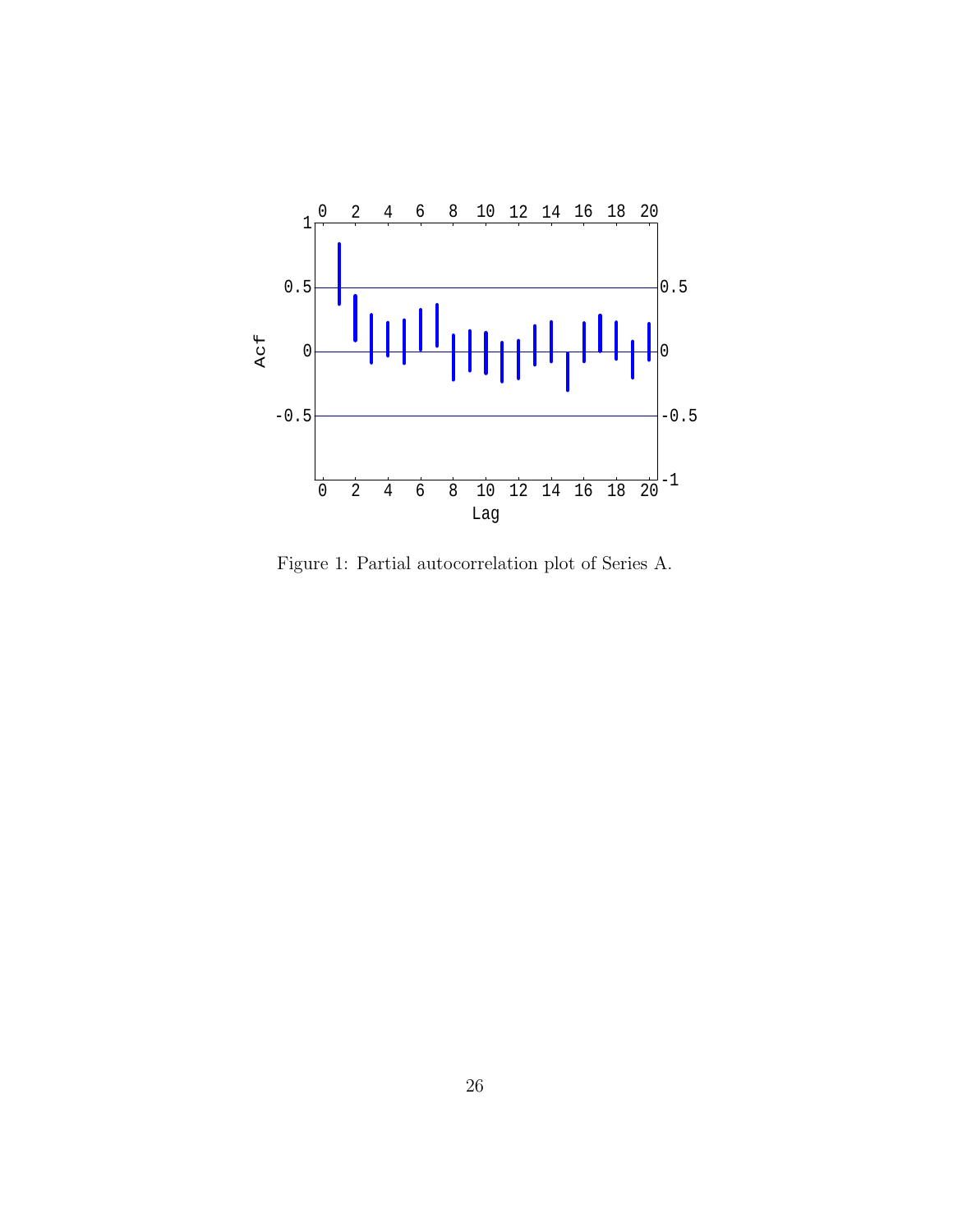

Figure 2: Residual autocorrelation plots for the  $AR_{\phi}(1, 2, 7)$ , upper panel, and the  $\text{ AR }_{\zeta}(1,2,7),$  lower panel.